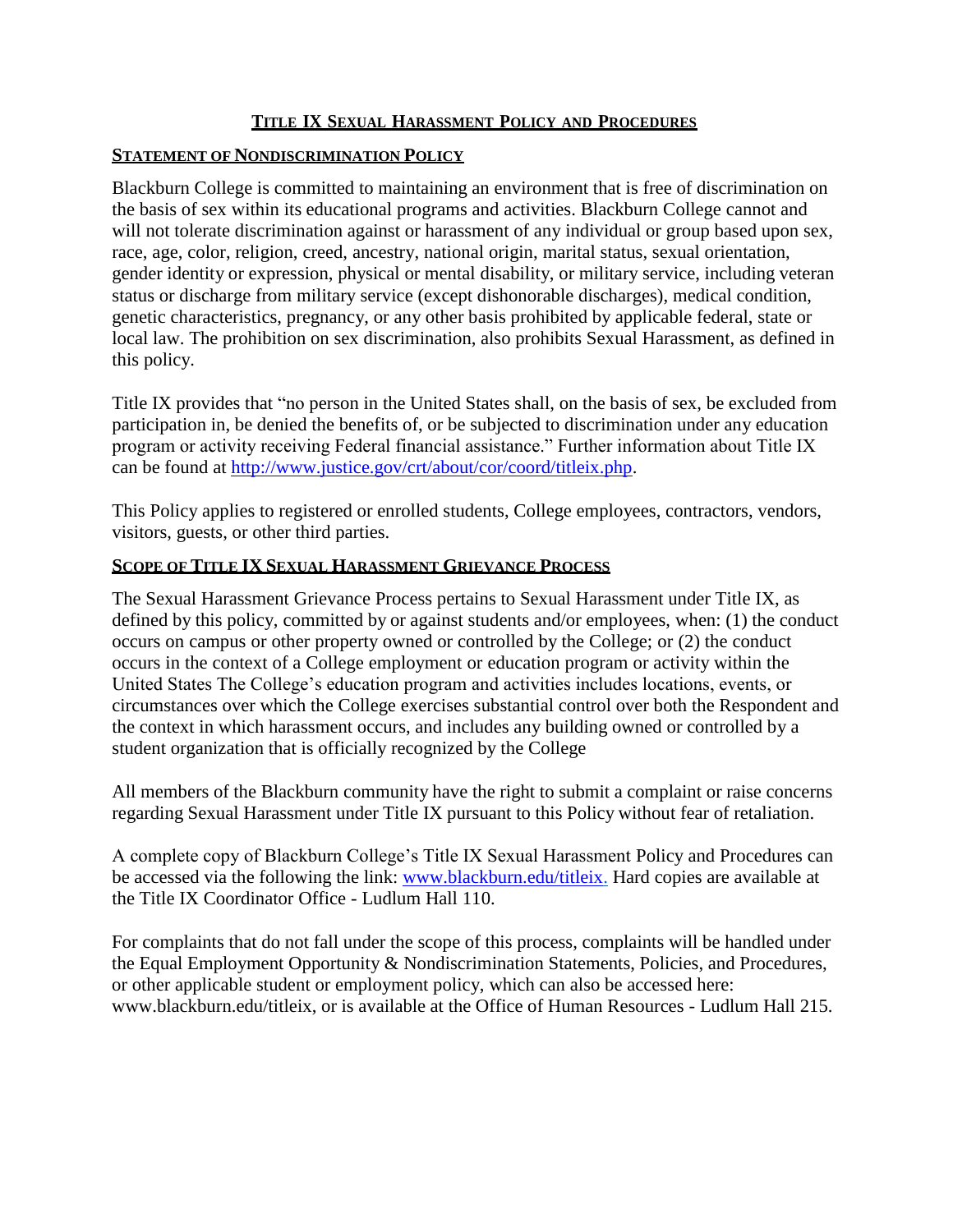### **DEFINITIONS**

*Sexual Harassment* – Sexual Harassment is conduct based on sex that may be one or more of following:

- 1) Employee conditioning provision of an aid, benefit, or service on an individual's participation in unwelcome sexual conduct (*i.e.,* a *quid pro quo*), or
- 2) Unwelcome conduct determined by a reasonable person to be so severe, pervasive, and objectively offensive that it effectively denies a person equal access to the College's education program or activity; or
- 3) Sexual assault, stalking, dating/domestic violence, as defined herein.
	- *Sexual Assault* –Any sexual act directed against another person, without the consent of the victim, including instances where the victim is incapable of giving consent.
		- o Sexual Assault includes, but is not limited to, the following acts when they occur without consent of the victim:
			- Any penetration, however slight, of the genitals or anus of one person with the genitals of another person,
			- Any act involving the genitals of one person and the hand, mouth, tongue, or anus of another person,
			- Any sexual act involving penetration, however slight, of the genitals or anus of one person by a finger, instrument, or object,
			- Touching of another person's genitals or breasts under or over the clothing,
			- Touching of one person with the genitals of another person under or over the clothing,
	- *Domestic Violence* Domestic violence includes felony or misdemeanor crimes of violence committed by a current or former spouse or intimate partner of the victim, by a person with whom the victim shares a child in common, by a person who is cohabitating with or has cohabitated with the victim as a spouse or intimate partner, by a person similarly situated to a spouse of the victim under the domestic or family violence laws of the jurisdiction receiving grant monies, or by any other person against an adult or youth victim who is protected from that person's acts under the domestic or family violence laws of the jurisdiction.
	- *Stalking* Stalking occurs when a person engages in a course of conduct directed at a specific person under circumstances that would cause a reasonable person to fear bodily injury or to experience substantial emotional distress. A course of conduct is two or more incidents. Stalking includes "cyber-stalking," a particular form of stalking in which a person uses electronic media.
	- *Dating Violence* Violence by a person who has been in a romantic or intimate relationship with the individual to whom the violence is directed. Whether there was such a relationship will be gauged by its length, type, and frequency of interaction.
	- For reference to the pertinent state statutes on sex offenses, please visit [http://www.ilga.gov/legislation/ilcs/ilcs.asp.](http://www.ilga.gov/legislation/ilcs/ilcs.asp)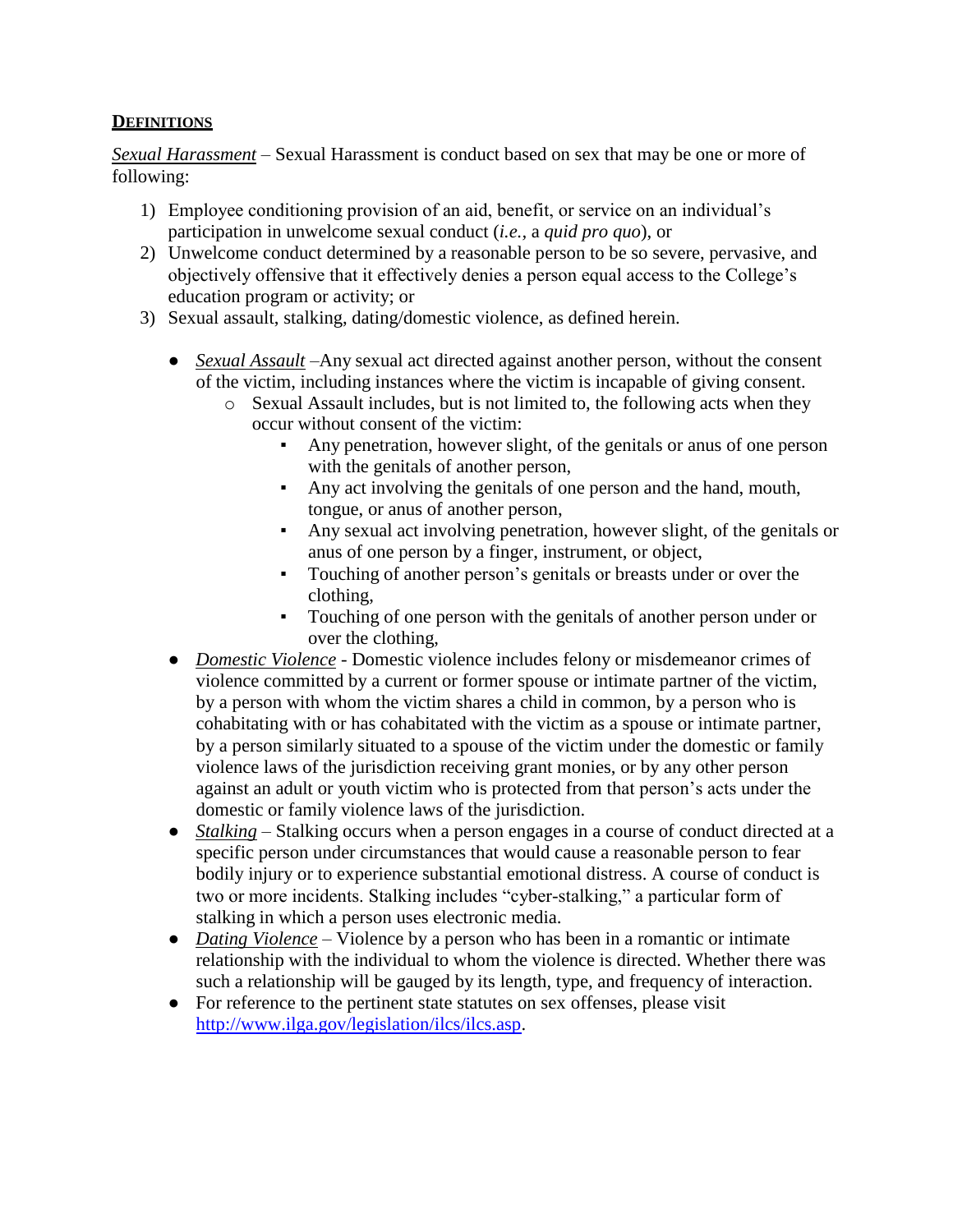*Complainant* – A Complainant is any individual who is alleged to be the victim of conduct that could constitute Sexual Harassment under this Policy, in connection with his or her participation in or attempt to participate in an educational program or activity of the College. A Complainant may be a student, an employee, or a third party. This role is referred to as the "Reporting Party" Equal Employment Opportunity & Nondiscrimination Statements, Policies, and Procedures.

*Respondent* – A Respondent is an individual who is purported to be the perpetrator of conduct that could constitute Sexual Harassment. A Respondent need not be affiliated with the College in any respect.

*Consent* – Consent is the affirmative, unambiguous, and voluntary agreement to engage in a specific sexual activity during a sexual encounter with a specific individual. Consent is a freely given agreement to sexual activity. Consent must be informed and mutual. Consent is clear, mutually understandable words or actions communicating an agreement to engage in specific sexual or intimate conduct. It is the responsibility of the person initiating sexual activity to obtain the other party's consent before proceeding with the sexual activity.

A current or past dating or sexual relationship, by itself, does not create consent. Consent to sexual activity in the past does not create consent to future sexual activity. Consent to sexual activity with one person does not create consent to sexual activity with another person. Consent to one sexual activity does not create consent to another sexual activity. A person's manner of dress does not constitute consent. Consent can be withdrawn at any time during a sexual encounter.

Consent cannot be given as the result of force, coercion, intimidation, or threats. A person's lack of verbal or physical resistance or submission resulting from the use or threat of force does not constitute consent.

Consent cannot be given by one who is unable to understand the nature of the sexual activity and give knowing consent due to the circumstances. This includes when one is incapacitated, voluntarily or involuntarily, due to a physical condition, including, but not limited to, the use or influence of drugs or alcohol, or being in a state of unconsciousness, sleep, or other state in which the person is unaware that sexual activity is occurring. If there is any doubt as to another person's capacity to give consent, community members should assume that the other person does not have the capacity to give consent.

A person also cannot consent if he or she is under the age of consent or if the person is incapacitated due to a mental disability.

### **TITLE IX Coordinator, Deputy Coordinators, & HR Designees**

The Title IX Coordinator, Deputy Coordinators, and HR Designees are charged with monitoring Blackburn College's compliance with Title IX, ensuring appropriate education and training, coordinating investigations, responses, and resolution of all reports pursuant to this Policy. In his or her discretion, the Title IX Coordinator may also designate Deputy Title IX Coordinators to assist in the discharge of these duties.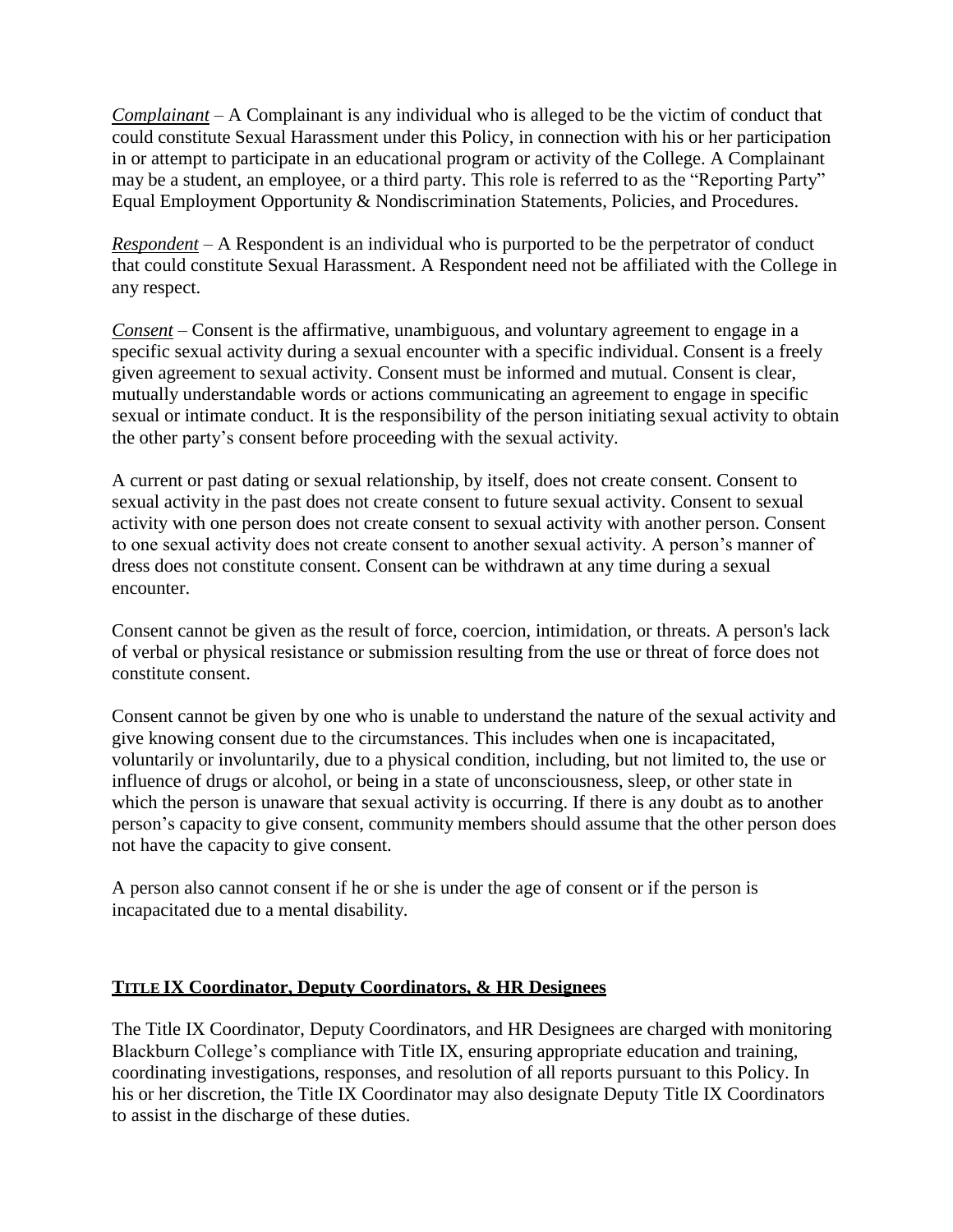Any questions or concerns regarding the College's application of this policy may be addressed to the Title IX Coordinator, Deputy Coordinators, or HR Designees.

The Title IX Coordinator, Deputy Coordinators, and HR Designees may be reached in person during regular office hours, or by telephone, written correspondence, email, or other electronic communication at any other time.

Title IX Coordinator Margaret Lawler - Ludlum 110 700 College Ave., Carlinville, IL 62626 [margaret.lawler@blackburn.edu](mailto:margaret.lawler@blackburn.edu) 217-854-5519 https://blackburn.edu/titleix

> Deputy Coordinator (Student Life) Al Sturgeon. DCC 134. 854-5585. [al.sturgeon@blackburn.edu](mailto:al.sturgeon@blackburn.edu)

Deputy Coordinator (Work Program) Jody Sturgeon, DCC 109. 854-5535. [jody.sturgeon@blackburn.edu](mailto:jody.sturgeon@blackburn.edu)

Deputy Coordinator (Athletics). Rob Steinkeuehler, Woodward 107. 854-5698. [rob.steinkeuehler@blackburn.edu](mailto:rob.steinkeuehler@blackburn.edu)

Deputy Coordinator (Human Resources) Melissa Maguire, Ludlum 209. 217-854- 5563. [melissa.maguire@blackburn.edu](mailto:melissa.maguire@blackburn.edu)

### **HOW TO REPORT POTENTIAL VIOLATIONS OF THIS POLICY**

### **1. Reporting Options**

#### *a. Report to the Title IX Coordinator or Responsible Employee*

Individuals who believe they have been subjected to, or are aware that another individual has been subjected to, Sexual Harassment in connection with a College education program or activity, and who wish to report a potential violation of this Policy should notify the Title IX Coordinator, Deputy Coordinators, and HR Designees.

Reports can be made through email, phone, in person, mail, or through the online form located at: [https://blackburn.edu/titleixreports/.](https://blackburn.edu/titleixreports/)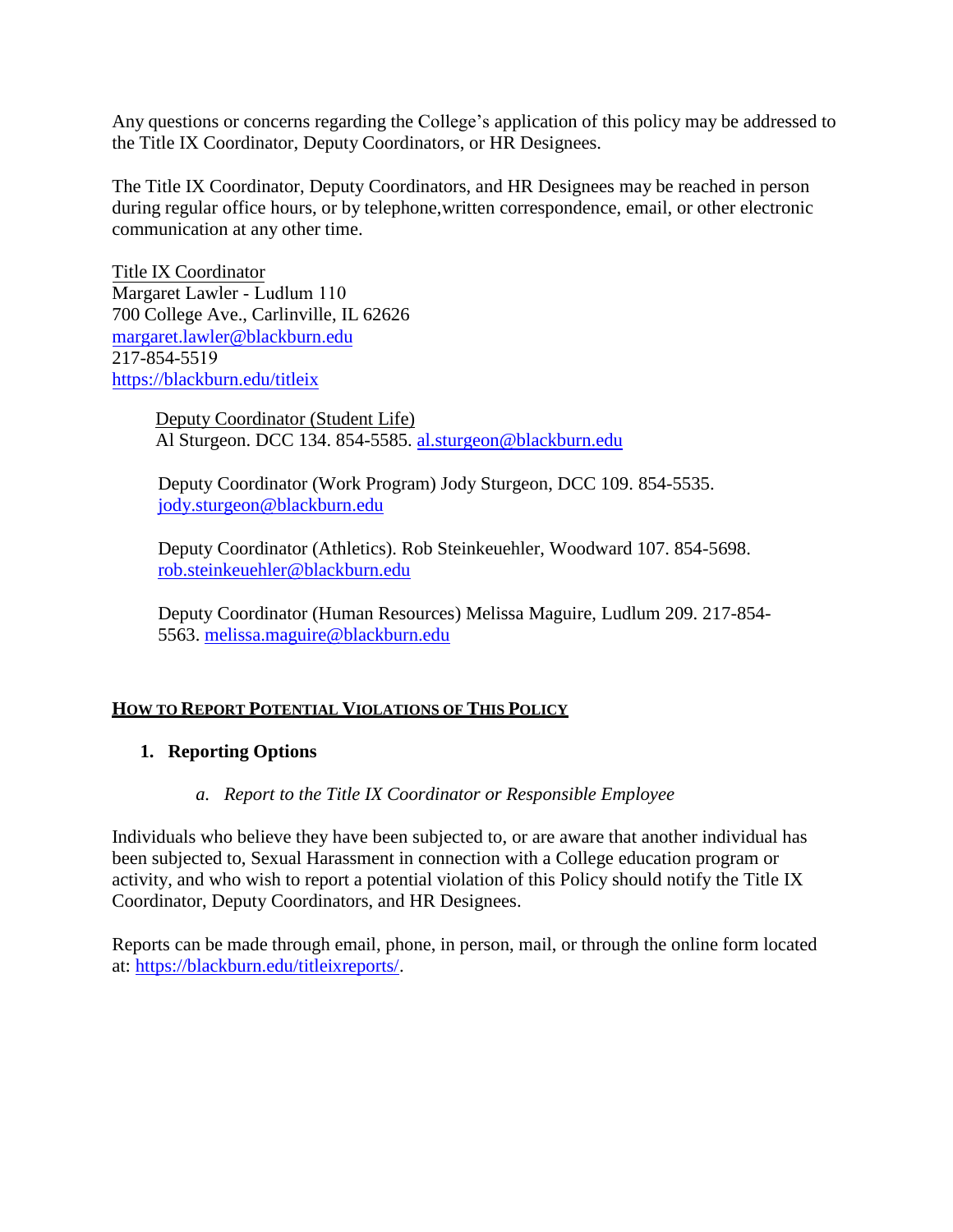In the event that a report involves allegations regarding the Title IX Coordinator or the Human Resources Designee, then reports should be made directly to the President of the College.

Upon receipt of any report of Sexual Harassment, the Title IX Coordinator will promptly contact the Complainant to discuss the availability of supportive measures and explain the process for filing a formal complaint. The Title IX Coordinator will contact the Complainant within 12 hours of receiving an electronic report, and will provide the following information to the Complainant in writing:

- Information about the importance of preserving physical evidence in cases of sexual violence and the availability of a no-cost medical forensic exam;
- Information about the Complainant's Rights and Options related to reporting and support that may be available from the College as well as his/her options regarding the involvement of law enforcement, including personally notifying law enforcement, receiving assistance from the College in notifying law enforcement, or declining to notify law enforcement;
- Information about existing counseling, health, mental health, victim advocacy, legal assistance, visa and immigration assistance, student financial aid, and other services available for victims both within the College and in the community;
- Options for supportive measures;
- $\bullet$  A copy of this policy.

Reporting Sexual Harassment to the Title IX Coordinator does not automatically start the grievance process – the Title IX Coordinator will explain to the Complainant how to start the grievance process by filing a Formal Complaint. An individual can make a report of Sexual Harassment in order to obtain supporting measures and resources – an individual making a report of Sexual Harassment is not required to file a Formal Complaint.

## *b. Responsible Employees*

All staff, faculty, and students in the Work Program are considered Responsible Employees and therefore are required to report violations of this policy to the Title IX Coordinator. Responsible employees cannot maintain confidentiality because they are required to report Sexual Harassment to the Title IX Coordinator. A Responsible Employee **does not** include students who are not participating in the Work Program, staff counselors, or professional staff members employed by Fresh Ideas.

In essence, almost all members of the College community are considered Responsible Employees. The Title IX Coordinator are also considered ResponsibleEmployees and cannot ensure confidentiality.

## *c. Confidential Reporting*

The only employees who are NOT mandated to report violations of this policy are the Director of Counseling Services and other College Counselors. These employees serve as confidential resources for Complainants and can provide options for off-campus resources.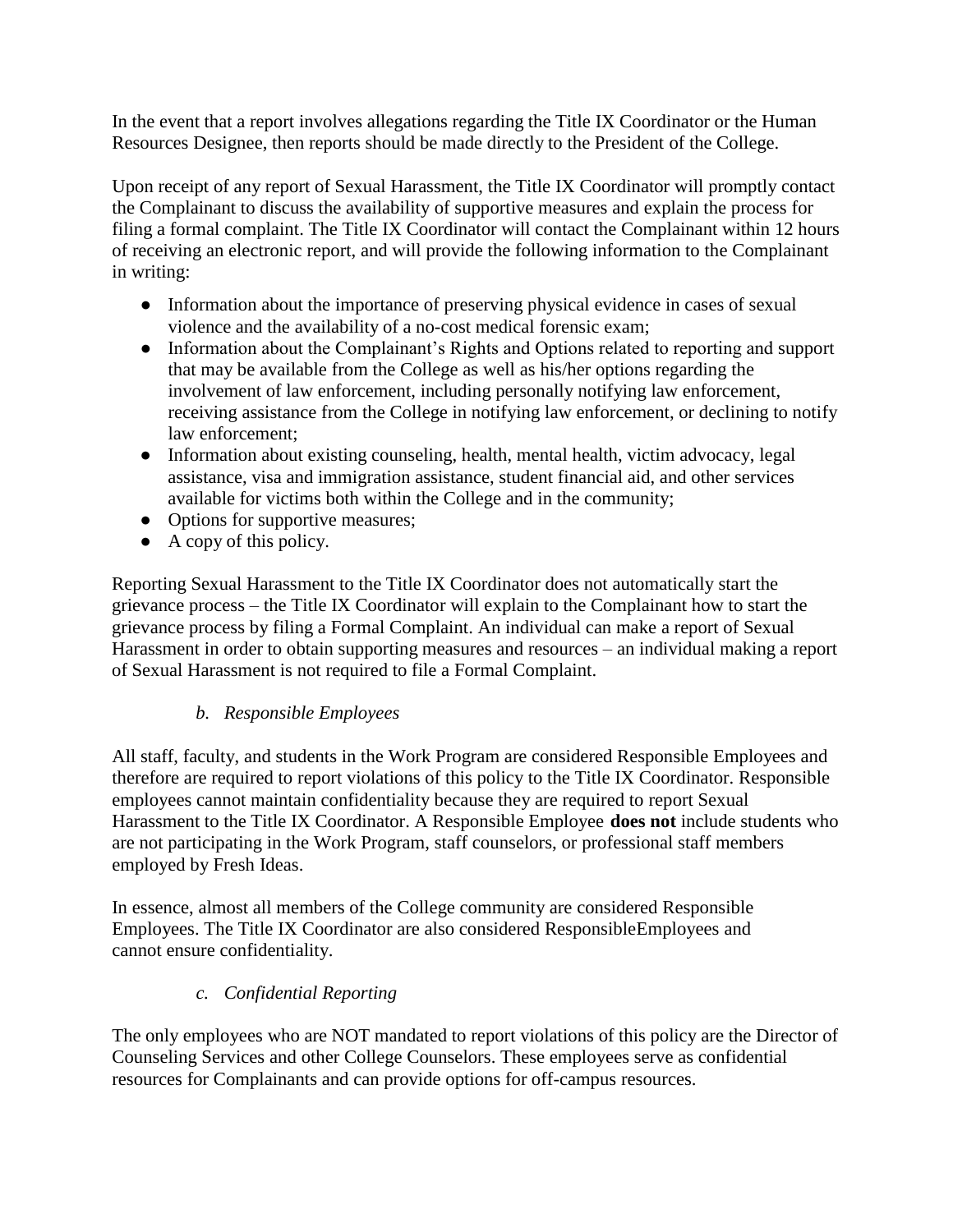Confidential Reporting options may be contacted as follows:

- Director of Counseling Services Tim Morenz Lumpkin 121 [tim.morenz@blackburn.edu](mailto:tim.morenz@blackburn.edu) 217-854-5759
- Counseling Staff Lumpkin 121 217-854-5759

Additionally, anonymous reports can be made by victims and/or third parties using the Campus Conduct reporting hotline at 866-943-5787, or the online form available at: [https://blackburn.edu/titleixreports/.](https://blackburn.edu/titleixreports/) However, the anonymity of the report may hinder the College's ability to respond by providing supportive measures or undertaking the grievance process.

The College will keep confidential the identity of Complainants, Respondents, and witnesses involved in Title IX hearings, except when disclosure is required by law or as necessary to carry out the purposes of this Policy.

## *d. Other Reporting Options and Resources*

Individuals may also report incidents of Sexual Assault, Domestic Violence, Dating Violence, or Stalking to the College's Department of Safety at 217-854-5550.

Individuals also have the option of contacting local law enforcement if they believe they have been the victim of a crime, such as Sexual Assault, Domestic Violence, Dating Violence, or Stalking. In an emergency, individuals should call 9-1-1. Individuals may also contact the Carlinville Police Department by calling 217-854-3221.

Students experiencing harassment or discrimination may also file a formal grievance with government authorities:

• Office for Civil Rights (OCR) Chicago Office U.S. Department of Education Citigroup Center 500 W. Madison Street, Suite 1475 Chicago, IL 60661-4544 Telephone: (321) 730-1560 Facsimile: (321) 730-1576 Email: [OCR.Chicago@ed.gov](mailto:OCR.Chicago@ed.gov) Web: <http://www.ed.gov/ocr>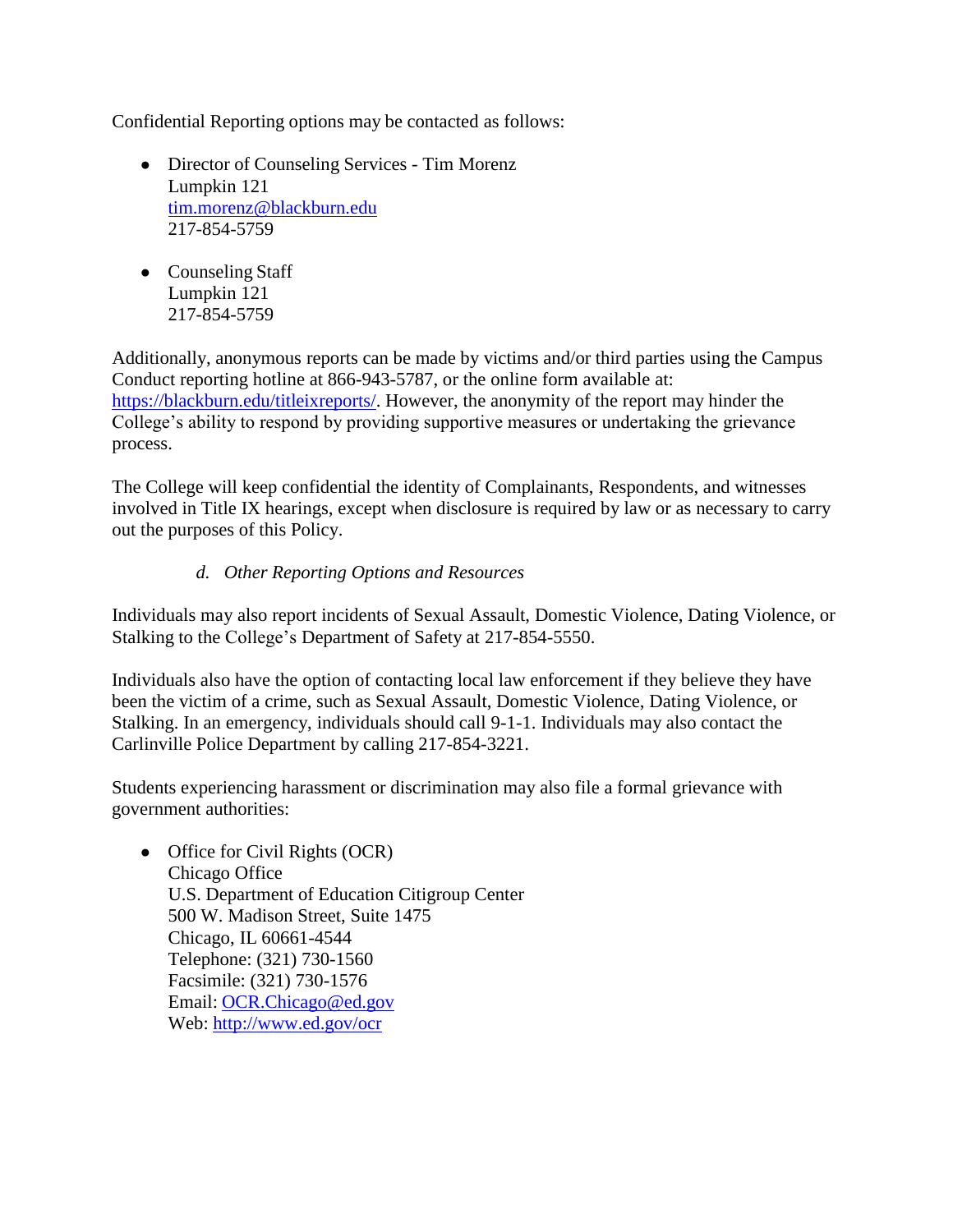*e. Amnesty*

The College's amnesty provision provides immunity to any student or employee who reports, in good faith, an alleged violation of the higher education institution's comprehensive policy to a Responsible Employee, as defined by federal law (and in this handbook), so that the Complainant will not receive a disciplinary sanction by the institution for a student or employee conduct violation, such as underage drinking, that is revealed in the course of such a report, unless the College determines that the violation was egregious, including without limitation an action that places the health or safety of any other person at risk.

## **2. Offer and Provision of Supportive Measures**

Upon receipt of a report, the Title IX Coordinator will promptly and confidentially reach out to the Complainant to discuss the availability of a variety of supportive measures. Supportive measures should also be offered to the Respondent as necessary and appropriate.

Supportive measures are designed to restore or preserve equal access to the College's education programs and activities, protect the safety of all parties and the educational environment, or deter Sexual Harassment. These supportive measures should be non-disciplinary, non-punitive, individualized, and provided free of charge. They must be offered regardless of whether a Formal Complaint is filed, and must be kept confidential to the extent that such confidentiality would not interfere with providing the supportive measures.

Examples of supportive measures include, but are not limited to:

- Referral to counseling and health services
- Referral to the Employee Assistance Program
- Education to the campus community
- Altering housing arrangements
- Altering work arrangements for employees
- Providing campus escorts
- Providing transportation accommodations
- Implementing contact limitations between the parties
- Make arrangement to offer adjustments to academic deadlines, course schedules, etc.

## **3. Emergency Removal and Administrative Leave**

The College reserves the right to remove a student Respondent from its educational program or activity on an emergency basis. The College may also suspend a student organization pending completion of the grievance process. Likewise, a non-student employee Respondent may be placed administrative leave during the pendency of the grievance process described in this Policy. Such a removal may only occur if, after an individualized safety and risk analysis, the College determines an immediate threat to the physical health or safety of any student or other individual arising from the allegations of Sexual Harassment justifies removal. The Title IX Coordinator will make this determination in consultation with the Dean of Students. In the event a decision is made to remove Respondent, he or she will be provided with notice by the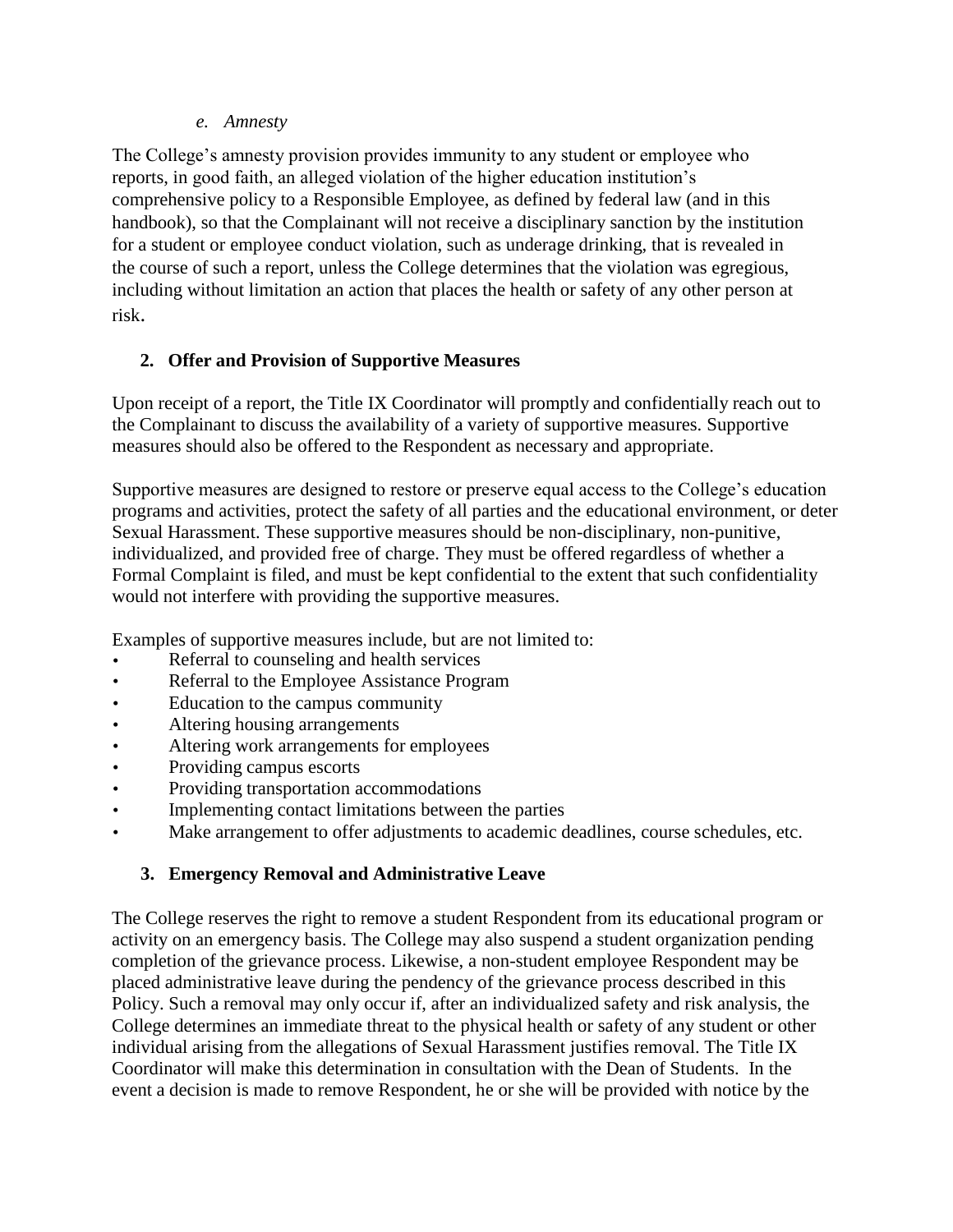Title IX Coordinator, and given the opportunity to challenge that decision immediately following the removal by submitting a request in writing to the Title IX Coordinator.

In all cases in which an emergency removal is imposed, the student or employee or student organization will be given the opportunity to meet with the Title IX Coordinator, the Dean of Students or the Human Resources Designee prior to such suspension being imposed, or as soon thereafter as reasonably possible, to show cause of why the suspension should not be implemented. The Title IX Coordinator, the Dean of Students or the Human Resources Designee have discretion to implement or stay an interim suspension under the previous section of the Equal Employment Opportunity & Nondiscrimination Statements, Policies, and Procedures and to determine its conditions and duration.

Violation of an interim suspension or other remedy provided under this policy is grounds for discipline, up to and including expulsion or termination. The Title IX Coordinator may refer violations to the Dean of Students to be pursued under the Student Conduct policy or Employee Conduct Handbook.

### **FILING A FORMAL COMPLAINT OF SEXUAL HARASSMENT**

In the event that a Complainant wishes for the College to proceed with an investigation and hearing into the allegations of Sexual Harassment pursuant to the grievance process procedures in this Policy, he or she must file a Formal Complaint. A Formal Complaint is a document alleging Sexual Harassment against a Respondent and requesting that the College investigate the allegation of Sexual Harassment. The Complainant must be participating in or attempting to access a College education program or activity at the time the Formal Complaint is submitted.

A Formal Complaint must be in written form, but it may be submitted in person, by mail, by email, or via the College's online form: [https://blackburn.edu/titleixreports/.](https://blackburn.edu/titleixreports/) It must be signed by the Complainant but the required signature may be physical or digital. The College recommends including as much information as possible in the Formal Complaint, including a description of the alleged conduct, the identity of the Respondent, the identities of any witnesses, and any supporting documentation or evidence.

A Title IX Coordinator may also initiate a Formal Complaint by signing it. The Title IX Coordinator may consider the specific facts and circumstances and whether there is a pattern of misconduct involving a particular Respondent. A Title IX Coordinator may only sign a Formal Complaint after he or she has contacted the Complainant and discussed supportive measures and the Formal Complaint process with the Complainant. The Title IX Coordinator must consider the Complainant's wishes for how the College responds to the report of Sexual Harassment. The Title IX Coordinator should balance campus safety concerns with respect for survivor autonomy.

The Title IX Coordinator may consolidate Formal Complaints where the allegations of Sexual Harassment arise out of the same facts or circumstances. Where a Formal Complaint includes more than one Complainant or more than one Respondent, any references in this policy to a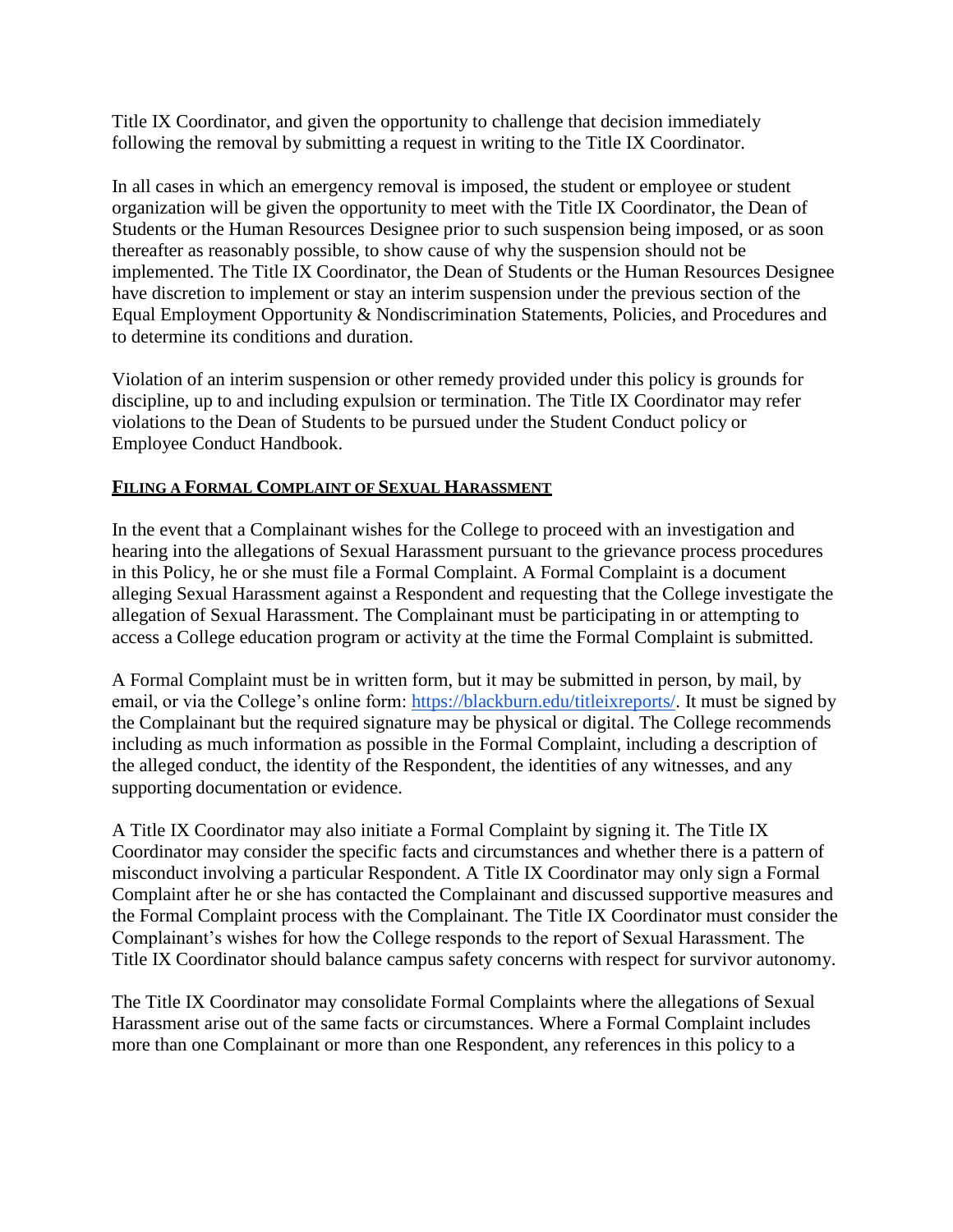single Complainant and/or Respondent will also refer to multiple Complainants and/or Respondents.

### **INFORMAL RESOLUTION**

After a Formal Complaint has been filed, if both Complainant and Respondent give voluntary, informed, written consent, the College will assist the parties in reaching an informal resolution to the allegations of Sexual Harassment in the Formal Complaint. An informal resolution cannot be used for Formal Complaints that contain allegations that an employee sexually harassed a student. Various conflict resolution mechanisms are available, including but not limited to counseling or mediation.

## **PROHIBITION OF RETALIATION**

The College expressly prohibits retaliation against any individual for exercising their Title IX rights under this Policy. No individual may be discriminated against, intimidated, threatened, or coerced for the purpose of interfering with his or her Title IX rights, or because the individual has made a report pursuant to this Policy, testified, assisted, participated, or refused to participate in a Title IX investigation, proceeding, or hearing. Encouraging others to retaliate also violates the policy.

Examples of retaliation include, but are not limited to:

- Unfair assignment, grading or evaluation
- Having information withheld or made difficult to obtain in a timely manner, such as class information, grades or work assignments
- Oral or written threats or bribes
- Refusal to meet with the person even though the person has a right to do so
- Further harassment

Such retaliation shall be considered a serious violation of College policy and shall be independent of whether a Formal Complaint of Sexual Harassment is filed or a Respondent found responsible. Encouraging others to retaliate also violates the policy. Any incidents of retaliation should be immediately reported to the Title IX Coordinator.

### **SEXUAL HARASSMENT GRIEVANCE PROCESS PROCEDURES**

## **1. General provisions**

The College is committed to ensuring that its Sexual Harassment Grievance Process is free from actual or perceived bias or conflicts of interest that would materially impact the outcome. Any party who feels that there is actual or perceived bias or conflict of interest that would materially impact the outcome may submit a written request to the Title IX Coordinator for the person's removal from the process. The petition should include specifics as to the actual or perceived bias or conflict of interest and why the petitioner believes the bias or conflict could materially impact the investigation. The Title IX Coordinator will determine whether a conflict of interest or bias exists and will appoint an alternative official if appropriate. Such petitions may also be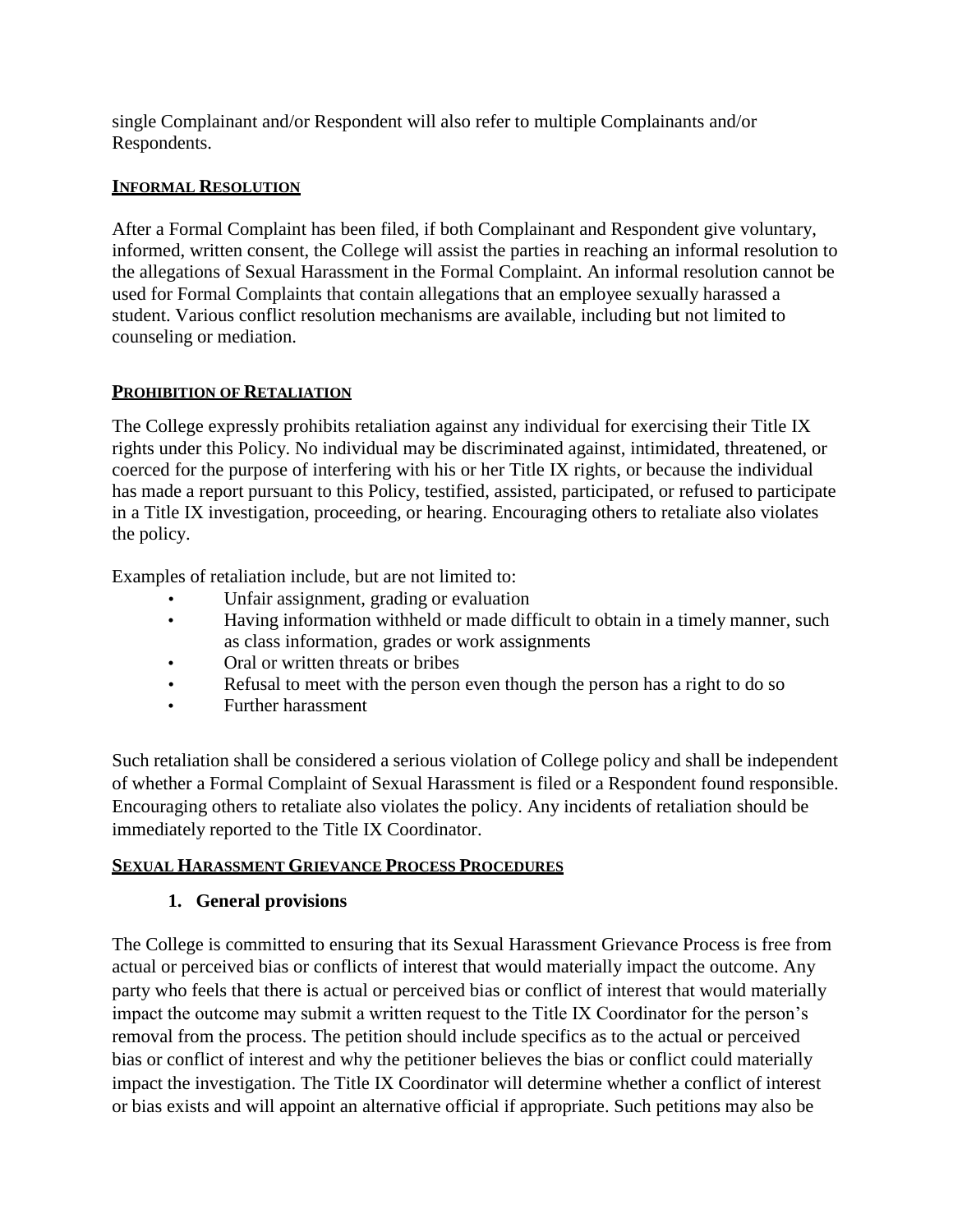made to the College president in theevent that the potential conflict or bias involves the Title IX Coordinator. In that case, the College president will determine whether a conflict of interest or bias exists and will appoint an alternative official if appropriate.

The Respondent will be presumed not responsible for the policy violation that is alleged in the Formal Complaint unless and until the Respondent is found responsible by the Hearing Body at the conclusion of the grievance process.

The grievance process generally will be completed within 90-100 days. However, extensions to this time frame may be granted at the request of either party, or at the discretion of the Title IX Coordinator when good cause exists for the delay. Good cause may include considerations such as the absence of a party, a party's advisor, or a witness; concurrent law enforcement activity, or the need for language assistance or accommodation of disabilities. The Title IX Coordinator will notify all parties in writing of the delay, the length of the extension granted and the reason for the extension.

# **2. Preliminary Inquiry**

Upon receipt of a Formal Complaint, the Title IX Coordinator will conduct a preliminary inquiry that consists of reviewing the allegations set forth in the Formal Complaint to ensure they fall within the scope of this policy as set forth above. Formal Complaints of Sexual Harassment brought pursuant to this policy *must* be dismissed if:

- 1. The conduct alleged would not constitute Sexual Harassment as defined in this Policy;
- 2. The conduct did not occur in connection with a College education program or activity;
- 3. The conduct did not occur against a person in the United States.

Furthermore, the Title IX Coordinator may, in his or her discretion, determine that even though it meets the basic threshold requirements to proceed, a particular Formal Complaint should be dismissed. Specifically, a Formal Complaint *may* be dismissed if:

- 1. Complainant notified Title IX Coordinator in writing that they would like to withdraw the formal complaint or any allegations within;
- 2. Respondent is no longer enrolled or employed by the College;
- 3. Specific circumstances prevent the College from gathering evidence to reach a determination.

If the Title IX Coordinator determines that the allegations in the Formal Complaint falls within the scope of this policy and it does not fall into the mandatory dismissal categories, then the Title IX Sexual Harassment grievance process will proceed. If allegations in a Formal Complaint are dismissed, they may be still be investigated and resolved pursuant to the College's Equal Employment Opportunity & Nondiscrimination Statements, Policies, and Procedures or another applicable College policy. The Title IX Coordinator has the discretion to refer the allegations to the appropriate College official.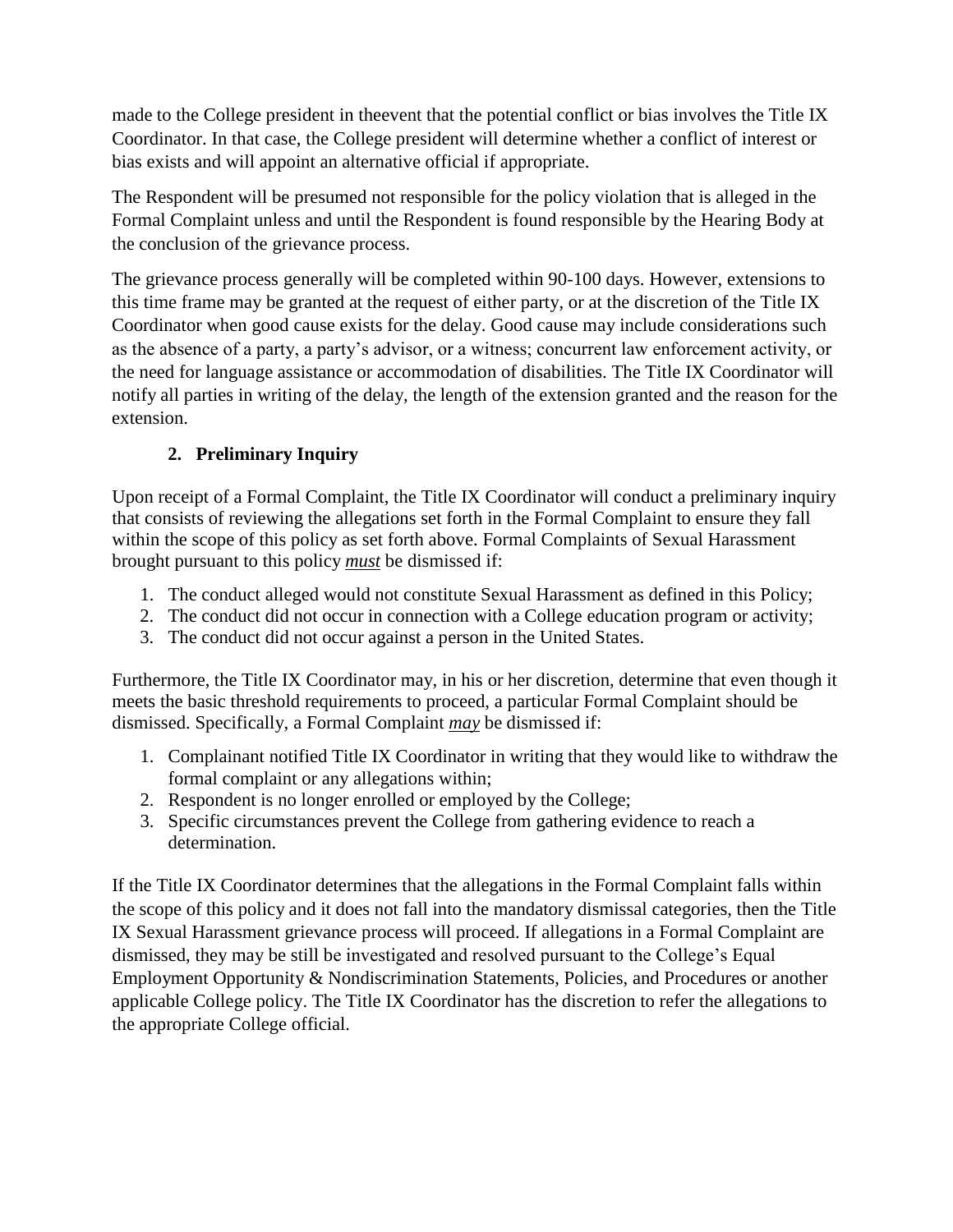Following any dismissal of a Formal Complaint, the Title IX Coordinator will simultaneously send a written notice to the parties of the dismissal and the reasons for the dismissal.

To the extent the behavior alleged in the Formal Complaint could constitute a violation of another College policy, it may be pursued under that policy.

# **3. Notice**

Within 3 days of receipt of a Formal Complaint, the Title IX Coordinator will issue a written notice to the parties. The written notice should include, if known, the identity of the parties, the conduct alleged to be Sexual Harassment, and the date(s) and location(s) of the incident(s). The notice will also include a statement that the Respondent is presumed to be not responsible for any policy violations. The notice must also inform the parties that they have the right to an advisor of their choice during the grievance process, that they may inspect and reviewevidence gathered during the investigation, that the Student Conduct Code prohibits making false statements or submitting false information during the grievance procedure, available at: [https://blackburn.edu/student-handbook-pdf/.](https://blackburn.edu/student-handbook-pdf/)

If during the course of the investigation, additional allegations are going to be investigated that were not included in the original notice, the Title IX Coordinator will issue a supplemental written notice to the parties.

Parties will also be provided with notice of all meetings, interviews, or hearings with sufficient time to prepare. Such notice will include the date, time, location, participants, and purpose of the meeting, interview, or hearing.

# **4. Advisors**

Each party has the right to select an advisor of their choice, and for that advisor to accompany the party to any part of the grievance process, including all meetings, interviews, and/or hearings. An advisor can be a friend, family member, faculty member, mentor, attorney, or any other person of the party's choice who is available and agrees to serve as advisor.

It is the goal of the College maintain a pool of trained (non-attorney) advisors who are employees of the College who are available to the parties. A party may select an advisor from a list of individuals maintained by the Title IX Coordinator who have been trained and agreed to serve as advisors during the grievance process. A party's choice of advisor is not limited to those individuals on such a list. The parties may choose advisors from outside the pool, or outside the campus community, but those advisors may not have the same level of insight and training on the campus process as do those trained by the College. Outside advisors are not eligible to be trained by the College. The College cannot guarantee equal advisory rights, meaning that if one party selects an advisor who is an attorney, but the other party does not, or cannot afford an attorney, the College is not obligated to provide one. If a party does not have an advisor for the grievance process hearing, then the College will assign an advisor to conduct cross examination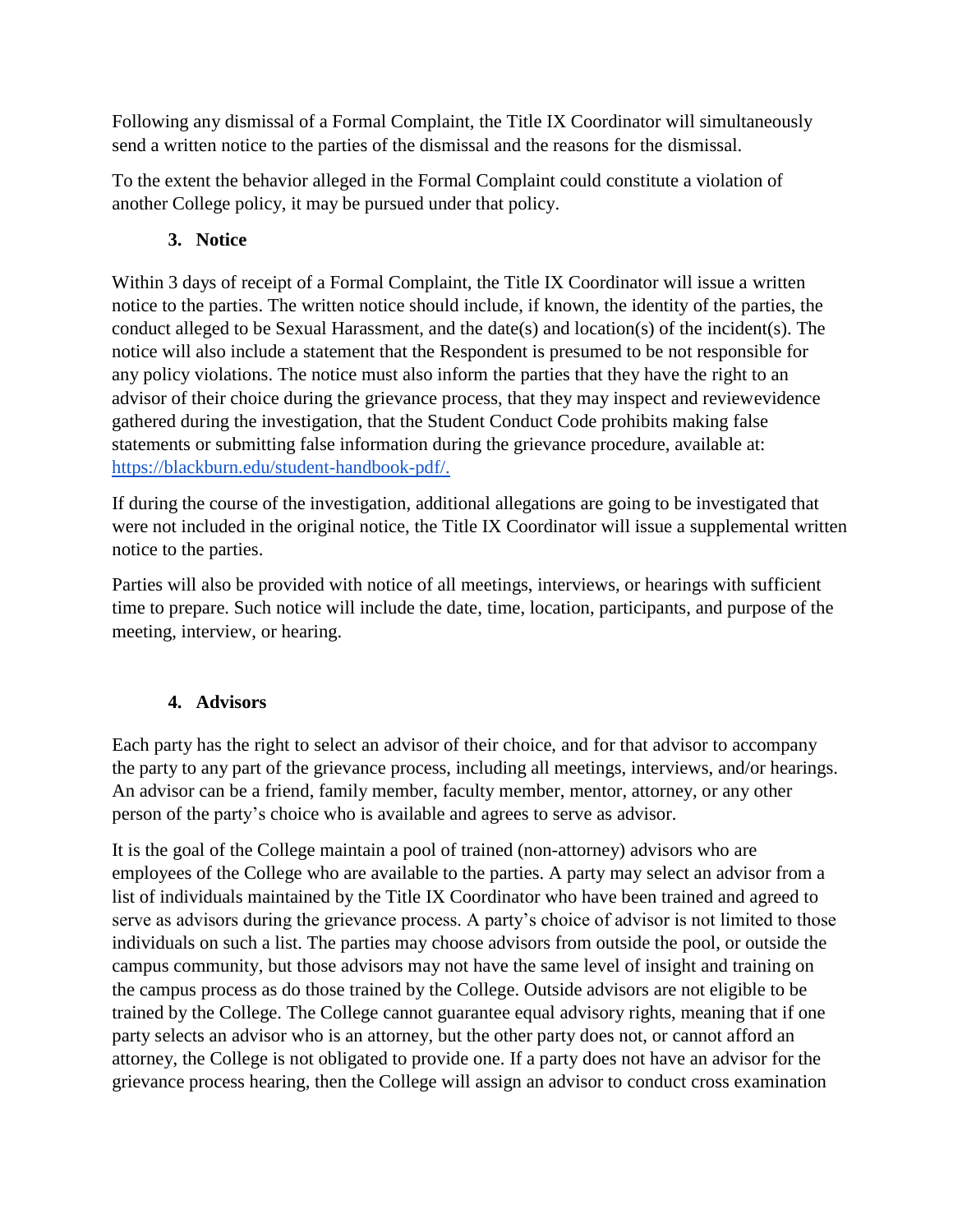on behalf of that party. This assigned advisor may be a College employee, or may be an outside individual retained to provide advisor services.

All advisors are subject to the same campus rules, whether they are attorneys or not. Advisors may offer advice to and confer with the party during any meeting, interview, and/or hearing, but generally may not speak on behalf of the party. The only time an advisor may speak on behalf of the party is to conduct cross examination questioning during a grievance hearing. Advisors are expected to comply with the Rules of Procedure and Decorum for hearings and remain respectful throughout the entire grievance process. Advisors should request or wait for a break in the proceeding if they wish to interact with campus officials. Advisors may confer quietly with their advisees as necessary, as long as they do not disrupt the process. For longer or more involved discussions, the parties and their advisors should ask for breaks or step out of meetings to allow for private conversation. Advisors will typically be given a timely opportunity to meet in advance of any interview or hearing with the administrative officials conducting that interview or meetings. This pre-meeting will allow advisors to clarify any questions they may have, and allows the College an opportunity to clarify the role the advisor is expected to take.

Advisors are expected to refrain from interference with the College investigation and resolution. Any advisor who steps out of his/her role in any meetings under the Sexual Harassment grievance process will be warned once and only once. If the advisor continues to disrupt or otherwise fails to respect the limits of the advisor role, the advisor will be asked to leave the meeting. When an advisor is removed from a meeting, that meeting will typically end. Subsequently, the Title IX Coordinator will determine whether the advisor may be reinstated or may be replaced by a different advisor.

The College expects that the parties will wish the College to share documentation related to the allegations with their advisors. In order for the College to be able to share records with an advisor, the parties must consent to this by signing our authorization form. The parties are not otherwise restricted from discussing and sharing information relating to allegations with others who may support them or assist them in preparing and presenting. Advisors are expected to maintain the privacy of the records shared with them by the College. These records may not be shared with third parties, disclosed publicly, or used for purposes not explicitly authorized by the College. The College may seek to restrict the role of any advisor who does not respect the sensitive nature of the process or who fails to abide the College's privacy expectations.

The College expects an advisor to adjust his/her schedule to allow him/her to attend College meetings when scheduled. The College does not typically change scheduled meetings to accommodate an advisor's inability to attend. The College will, however, make provisions to allow an advisor who cannot attend in person to attend a meeting by telephone, video and/or virtual meeting technologies as may be convenient and available.

A party may elect to change advisors during the process, and is not locked into using the same advisor throughout. The parties must advise the Investigators of the identity of their advisor before the date of their first meeting with Investigators. The parties must provide subsequent timely notice to the Investigators if they change advisors at any time. No audio or video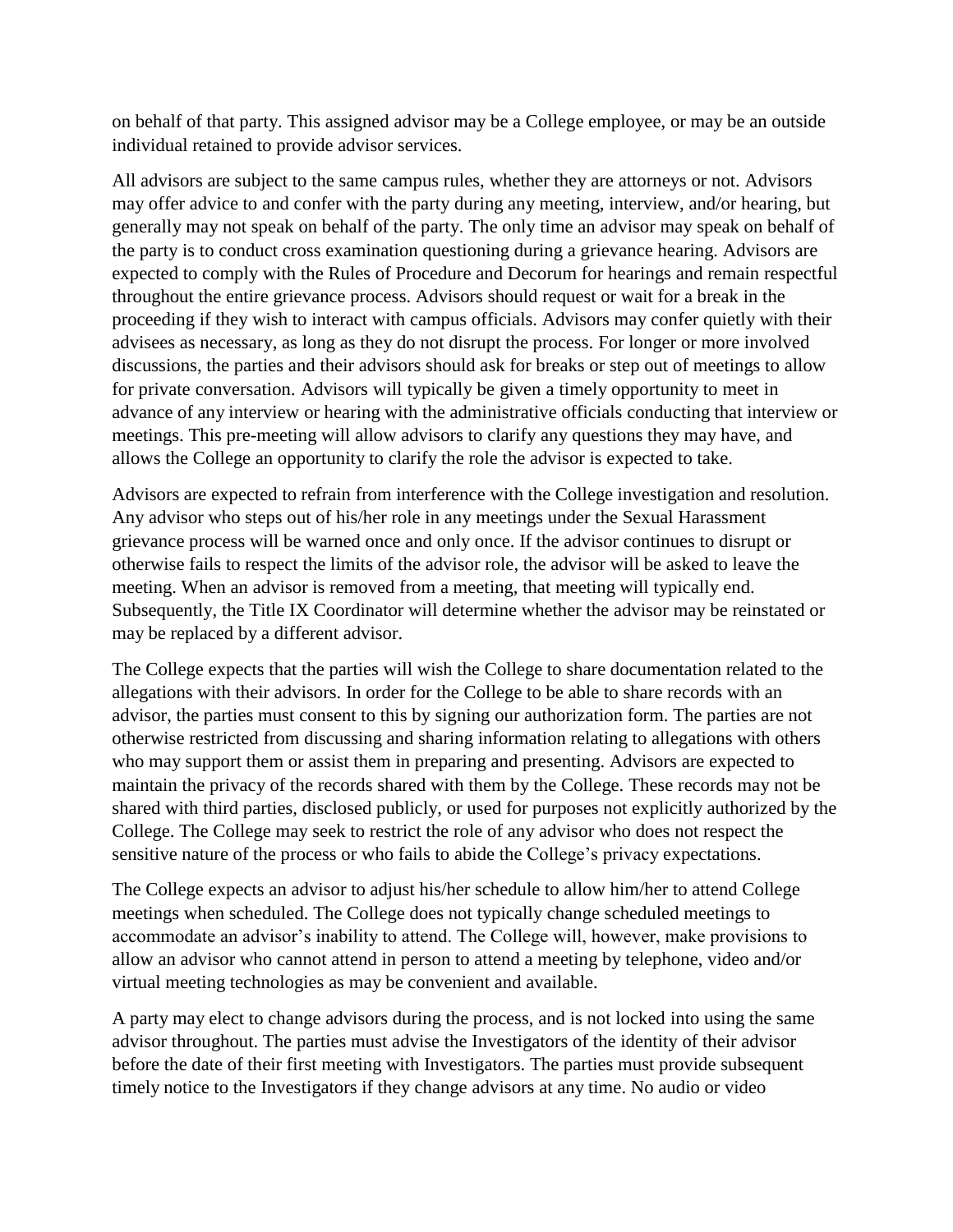recording of any kind other than as required by institutional procedure is permitted during meetings with campus officials.

# **5. Investigation**

The Title IX Coordinator will designate two Investigators to conduct a fair, thorough, impartial investigation of the allegations in the Formal Complaint and to keep all parties regularly appraised of the status of the investigation as it unfolds. The Investigator will have received training as outlined in this policy. The College may designate outside investigatorsas Investigators.

The Investigator will provide written notice of any meetings or interviews to the parties and/or witnesses at least 3 days in advance of the meeting or interview, unless the party or witness requests to meet sooner. This notice will include the date, time, and location for the meeting, as well as who will be participating in the meeting and the purpose for the meeting.

The burden will be on the Investigators to fully and fairly investigate the allegation in the Formal Complaint. All parties will have an equal opportunity to present witnesses and evidence to the Investigators.

At the conclusion of the investigation, the Investigators will send a copy of the evidence that is directly related to the allegations in the Formal Complaint to the parties and their advisors for inspection and review. The parties will then have 10 days in order to submit a written response to the evidence, if they choose to do so. The Investigators will consider any written response to the evidence before the completion of the investigative report. The Investigators will make all evidence that is directly related to the allegations available at the grievance hearing.

The Investigators will prepare an investigative report that fairly summarizes all the relevant evidence. The investigative report should include a description of all steps taken in the investigation as well as summaries of all interviews with parties and/or witnesses and all relevant evidence reviewed by the Investigators.

The Investigators will send a copy of the report to the parties and their advisors at least 10 days prior to any hearing for the parties' review and written response.

## **1. Hearing**

After the conclusion of the investigation, a live hearing before a Hearing Body will be held. A Hearing Body is made up of five members of the campus community. A Hearing Body will always consist of two staff members, two faculty members, and the Conduct Officer all of whom have received training as set out in this policy. The College will make every effort to maintain a trained pool of hearing body members that reflects the diversity of faculty and staff. In cases where both parties are students, the V.P. and Dean of Student Affairs will choose the appropriate staff and faculty hearing body members. In cases where both parties are employees, the Provost will choose the appropriate staff and faculty hearing body members. In cases of student and employee parties, the Provost and V.P. and Dean of Student Affairs will collaborate and choose the appropriate staff and faculty Hearing Body members.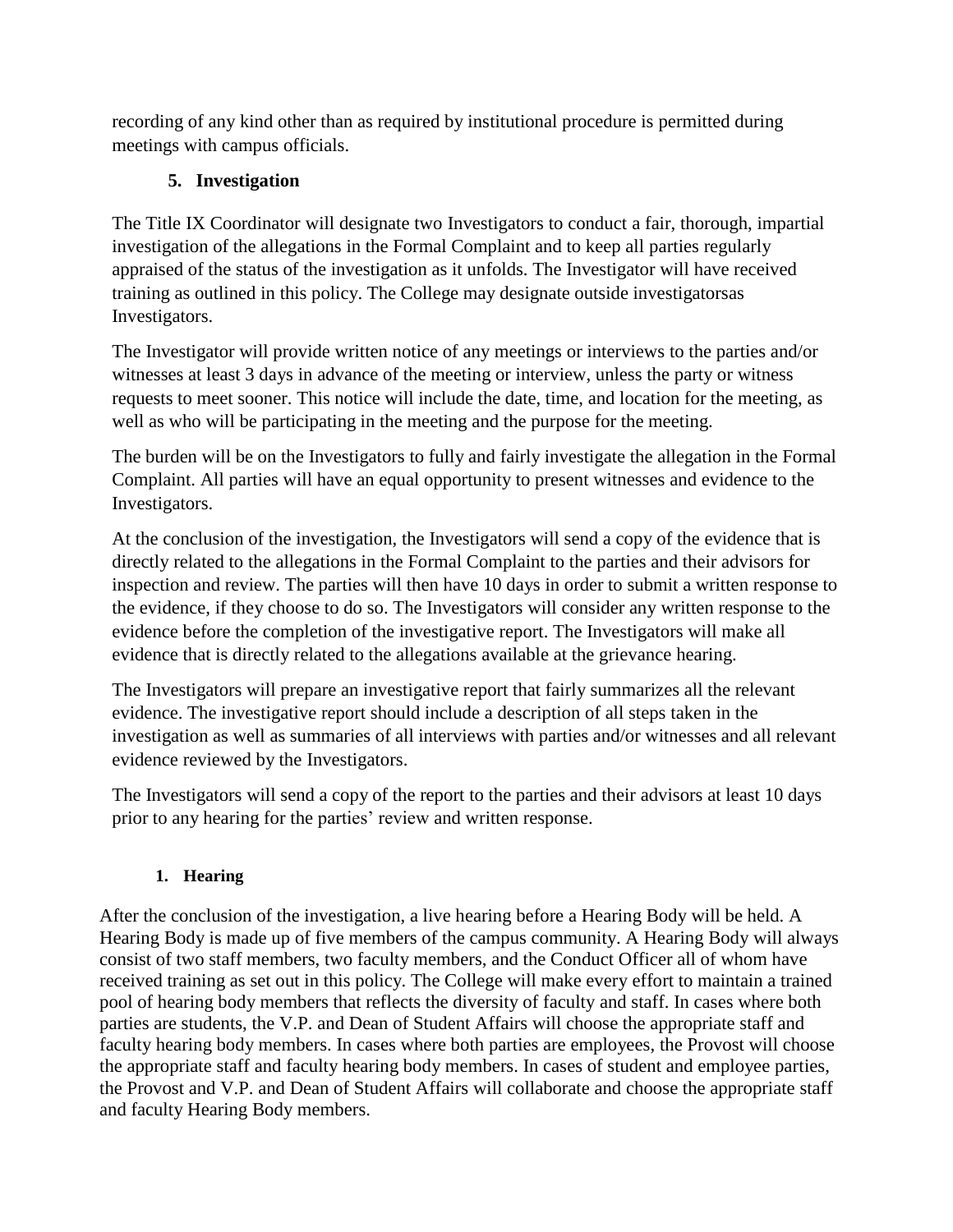The Conduct Officer will generally be a member of the campus community that is appointed by the President. This person will be trained and will typically serve a three-year term. When deemed necessary by the Title IX Coordinator, an individual outside the College community may be retained to serve as the Conduct Officer for a specific grievance process. An outside individual will also be trained as outlined in this policy. The Conduct Officer will be responsible for leading the hearing and delivering the appropriate sanctions when a policy violation is found.

The Hearing Body will be responsible for reading and understanding all aspects of the investigators' reports; asking appropriate and relevant questions of the Investigators, both parties, and any one present at the hearing; making a determination based on the preponderance of evidence standard as to whether a violation of the policy more likely or not occurred; making a prompt, fair, and reasonable decision on the findings; and determining appropriate sanctions. The goal of the College is to enlarge the pool of trained Hearing Body members.

The Conduct Officer will issue notice of the hearing to the parties, including the date, time, and location of the hearing. This notice will be provided at least 3 days before the hearing. The hearing will be held pursuant to the Rules of Procedure and Decorum. All hearings are closed to the public (aside from party advisors and witnesses) and must be held in either a conference room or a classroom. At the request of either party, the hearing will be held with the parties in separate rooms or locations, with the parties and decision maker able to simultaneously see and hear each other through technology. Whether the hearing is conducted virtually or in person, it will be recorded.

The Hearing Body will take the following steps during a hearing:

- The Conduct Officer will read the charge(s) along with the name(s) of the person(s) or office bringing them.
- All parties present will be reminded that they are to tell the truth throughout the hearing.
- The Respondent will state whether or not he/she was responsible for the alleged offense(s).
- The Investigators will submit evidence related to the alleged offense(s) or to other actions that led up to or support the allegation as well as providing witnesses who can specifically speak to the alleged offense(s). The Investigators will make all evidence that is directly related to the allegations available at the grievance hearing. All parties may refer to such evidence and may use it in cross examination. The Investigators will provide a copy of the investigative report and all evidence that is relevant to the allegations in the Formal Complaint to the Hearing Body. However, the Hearing Body may not defer to the investigative report, and must objectively evaluate all relevant evidence and independently reach a determination regarding responsibility.
- The Complainant and Respondent may be asked to present their statements, provide clarification, or answer questions in regard to the allegations in the Formal Complaint.
- The Complainant and Respondent all have the ability to testify and call witnesses at the hearing, and to provide evidence to the Hearing Body.
- Witnesses will generally be asked to attend only that portion of the hearing which is relevant to their testimony, although in some cases witnesses may be asked to be present during the entire hearing.
- The Hearing Body may recall the Complainant, Respondent, any witnesses, or the Investigators at any point to clarify or challenge statements made during the hearing. The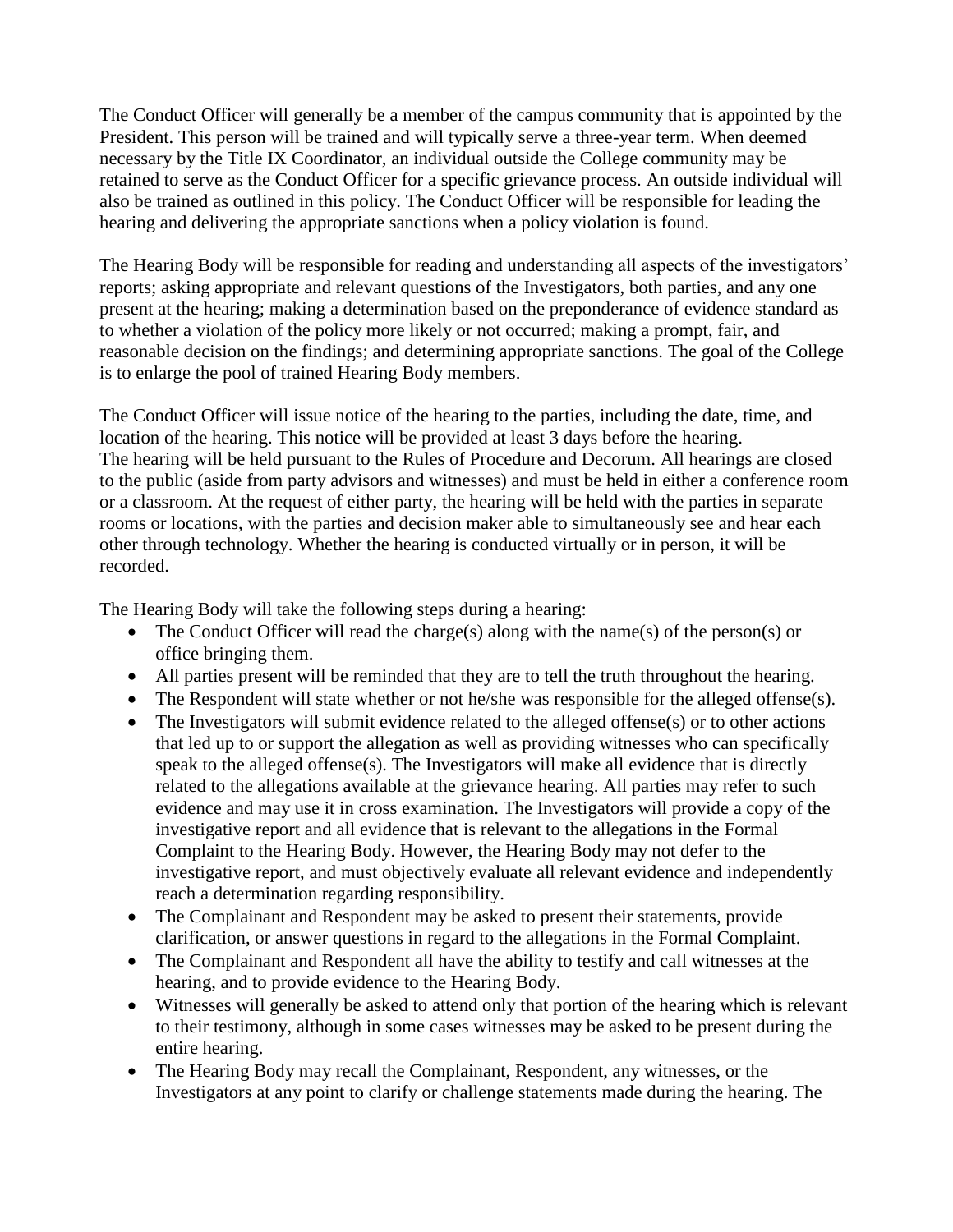Hearing Body members are allowed to ask questions at any point throughout the hearing. Any member of the Hearing Body may request additional information.

- After the Hearing Body asks their questions, each party's advisor will have the opportunity to ask all relevant and follow up questions of the other party and all witnesses during cross examination. No party shall be questioned directly by the other party. Advisors must abide by this policy and the Rules of Procedure and Decorum in questioning parties and witnesses. Any advisor who does not abide by this policy and the Rules of Procedure and Decorum will be warned or dismissed from the hearing at the discretion of the Conduct Officer.
- The Hearing Body cannot draw an inference about the determination regarding responsibility based solely on a party's or witness's absence from the hearing or refusal to answer questions during the hearing, including cross examination.
- The Conduct Officer will state whether each question is relevant before the questions is answered by the party or witness to whom it is directed, and explain any decision to exclude a question as not relevant. Questions or evidence that are deemed irrelevant by the Conduct Officer will be excluded from the hearing. Formal rules of evidence shall not apply.
- The following types of evidence must be considered irrelevant by the Conduct Officer:
	- o Evidence that is not pertinent to proving whether a fact material to the allegation is more or less likely to be true;
	- o Information that is protected by privilege (e.g. attorney-client privilege);
	- o Any party's medical, psychiatric, psychological, or counseling records without that party's voluntary, written consent;
	- o Any information about the Complainant's sexual predisposition or prior sexual behavior, unless it is offered to prove that someone other than the Respondent committed the behavior alleged in the formal complaint or if the questions and evidence concern specific incidents of the Complainant's prior sexual behavior with respect to the Respondent and are offered to prove consent.
- The Hearing Body may evaluate and consider all relevant evidence, including, but not limited to, statements by parties and witnesses during the hearing, information presented by parties or witnesses at the hearing, information contained in the investigation report, and information gathered during the investigation. This could include statements in the investigation report, police reports, medical reports, text messages, social media posts or messages, or other documents.
- When making the determination on responsibility, the Hearing Body has the discretion to determine the weight to give statements and evidence, based on the reliability and/or credibility of the statements and evidence. When determining the reliability and/or credibility of statements and evidence, the Hearing Body should consider the totality of the evidence and context, including, but not limited to:
	- o The reasonableness and inherent plausibility of the statement or evidence in light of all the evidence;
	- o The witness or party's opportunity or ability to see or hear the things described in the statement;
	- o Whether there is any other statement or evidence to corroborate the statement or evidence;
	- o Whether there are inconsistencies in the statement or evidence;
	- o Whether other evidence or statements contradict or dispute the witness's statement or evidence;
	- o The witness or party's interest in the outcome and/or motive to provide a false statement or evidence, if any;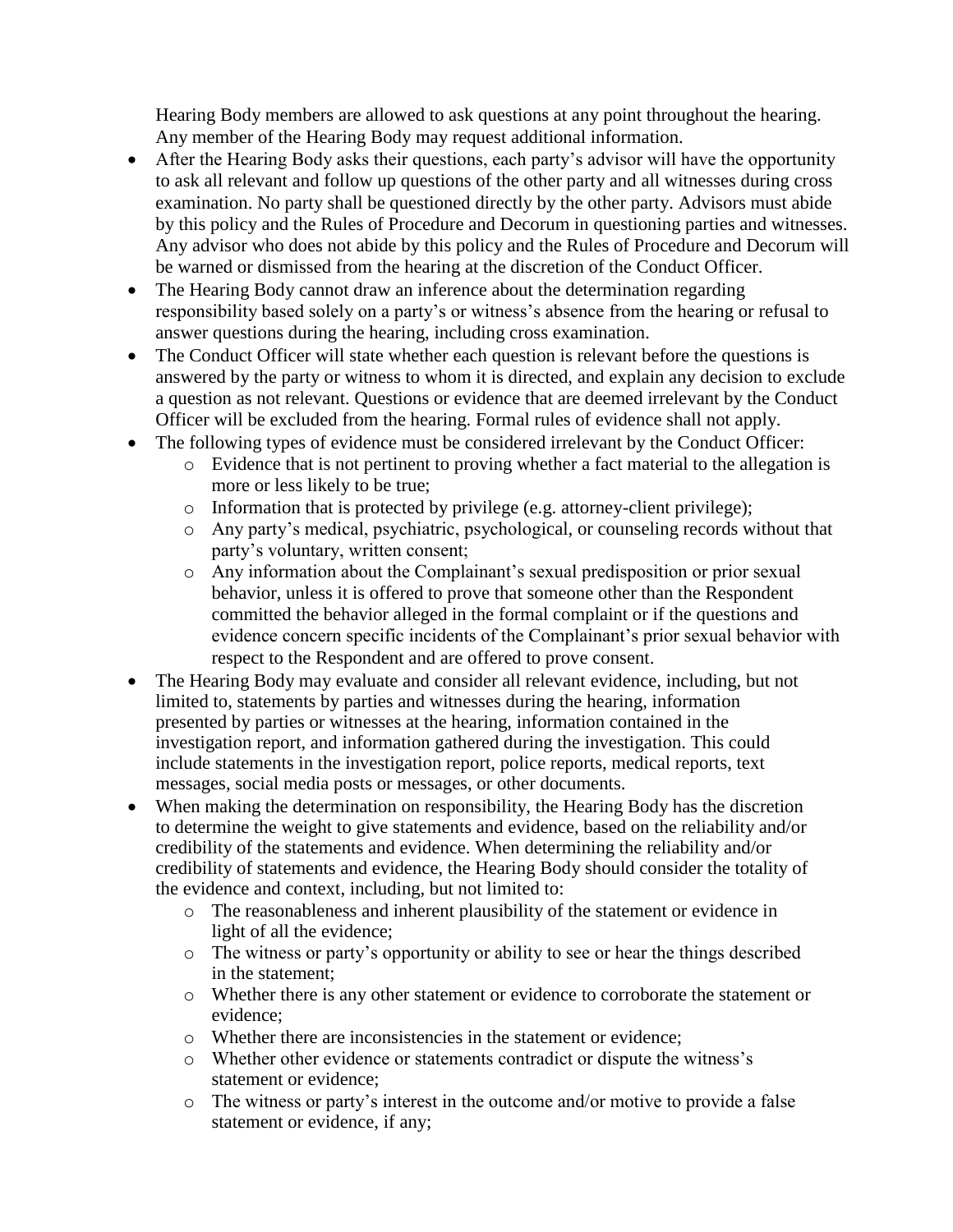- o The witness or party's demeanor and behavior while making the statement;
- o The witness or party's memory of the information in the statement;
- o The witness or party's bias or prejudice, if any.

## **2. Determination of Responsibility**

Decisions will be reached by a majority rule of the Hearing Body on the basis of the evidence presented during the hearing. The Hearing Body must determine the weight of the evidence and credibility of the parties in reaching a determination. The standard of proof will be "preponderance of the evidence," which means whether the evidence shows it is more likely than not that a policy violation occurred.

The Hearing Body will issue a written determination whether the Respondent is responsible for the policy violations alleged in the Formal Complaint within 7 working days of the conclusion of the hearing.

The written determination shall include:

- An identification of the allegations in the Formal Complaint;
- A description of procedural steps taken from the receipt of the Formal Complaint through the determination, including any notices, interviews, investigations, and hearings;
- Findings of fact that support the determination,
- Conclusions regarding the application of the policy to the facts;
- A statement and rationale for the result for each allegation including the determination of responsibility, any sanctions that will be imposed on the Respondent, and whether any remedies designed to restore and preserve equal access to the College's educational program will be provided to the Complainant; and
- The procedures and acceptable bases for appeal of this determination.

The written determination will be provided simultaneously to all parties. Once the notice of decision is received in person, mailed or emailed, it will be deemed presumptively delivered. The determination will become final and any sanctions will take effect after the resolution of any appeal, or if no appeal is filed, in 3 days (excluding weekends) after the issuance of the written determination.

### **3. Sanctions and Remedies**

If the Respondent is found responsible for any violations of policy, then the Hearing Body will determine what disciplinary sanctions will be imposed on the Respondent and what remedies designed to restore and preserve equal access to the College's educational programs will be offered to the Complainant.

The possible sanctions that can be imposed on a student Respondent found responsible include:

- No further action
- Completion of counseling programs
- Social probations,
- Suspension
- Expulsion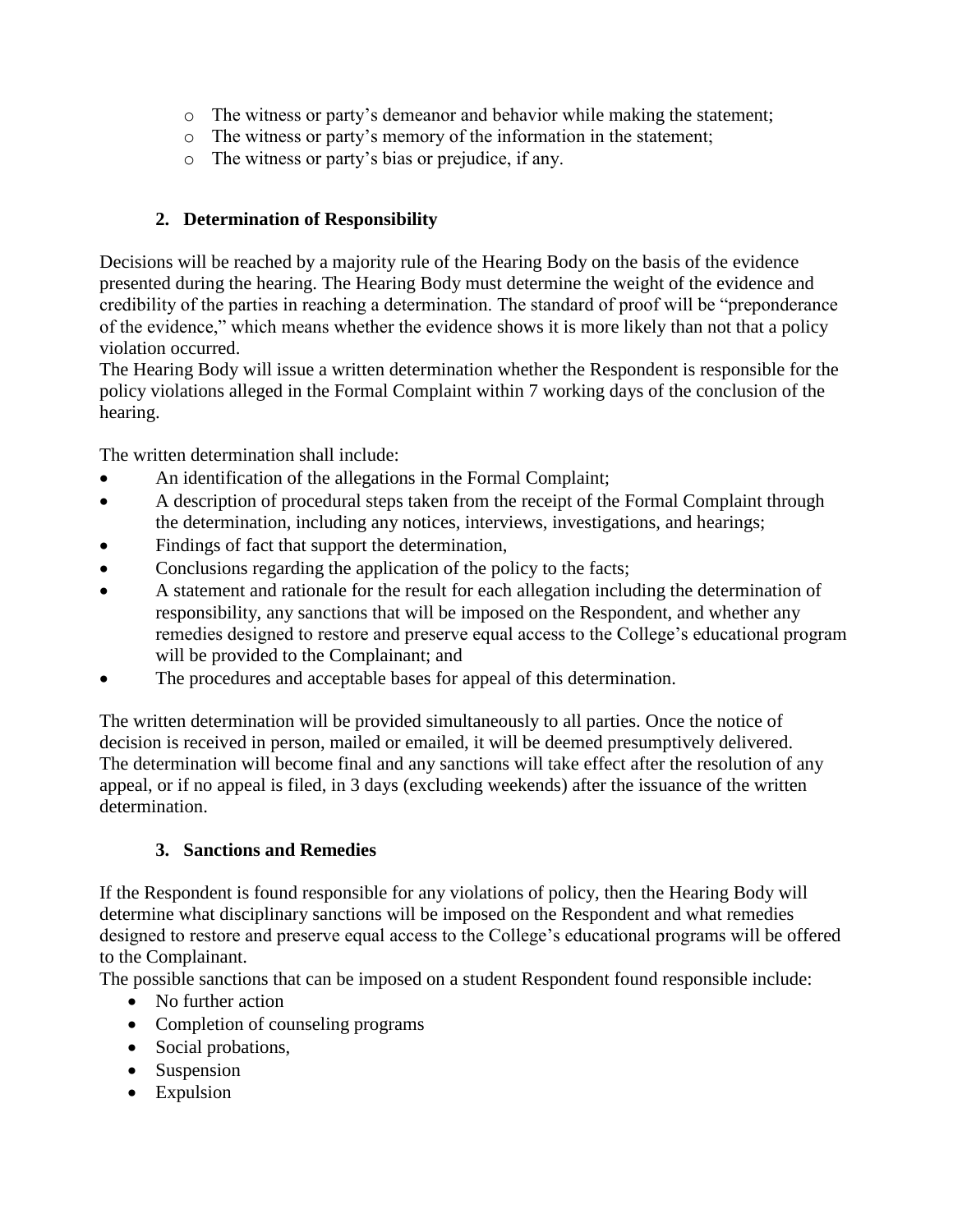The possible sanctions that can be imposed on an employee Respondent found responsible include:

- Letter of reprimand
- Probationary status contingent upon completion of professional counseling and/or job training
- Termination of employment

If dismissal is recommended for a tenured faculty member, the process would follow the 1958 AAUP Statement of Procedural Standards in Faculty Dismissal Proceedings. Other appropriate sanctions as determined by the Hearing Body may be applied.

In addition to sanctions imposed on the Respondent, remedies can be offered to the Complainant in order to restore and preserve equal access to the College's educational program and activities. Remedies may be, but are not limited to, a continuation of previously offered supportive measures. Additionally, remedies may burden the Respondent or be punitive/disciplinary in nature.

# **4. Appeals**

Either the Complainant or Respondent may appeal the Hearing Body's decision. The decision of the Hearing Body may be appealed by petitioning the Provost. (The V.P. and Dean of Student Affairs will hear an appeal if the Provost were involved in the allegations in the Formal Complaint, a witness during the hearing process, or recuses him/herself.) Any party who files an appeal request must do so in writing to the Office of the Provost, within 48 hours (excluding weekends) of the delivery of the written decision of the Hearing Body, for a review of the decision or the sanctions imposed. Only appeals based on the criteria established in this policy will be heard. Appeals are limited to the following bases:

- Procedural irregularity that affected the outcome of the matter;
- New evidence that was not reasonable available at the time of the determination of responsibility or the dismissal of the Formal Complaint that would affect the outcome of the matter; or
- The Title IX Coordinator, Investigator, or hearing decision maker had a conflict of interest or bias for or against complainants or Respondents generally that affected the outcome of the matter.
- The sanctions imposed fall outside the range of listed sanctions and the cumulative conduct history of the Responding Party.

The request should include a short statement outlining the basis for appeal. The following are recommended elements of an appeal:

- Clear and concise description of the basis for the appeal and the facts supporting that basis;
- Any supporting documentation and evidence;
- Name and all contact information for the appealing party;
- Signed and dated by the appealing party.

The Provost will conduct an initial review of the appeal request – if the appeal request is not timely or does not meet the required bases for appeal, then the original finding and sanction, if any, will stand. The Provost will notify the parties in writing that an appeal has been filed. Each party will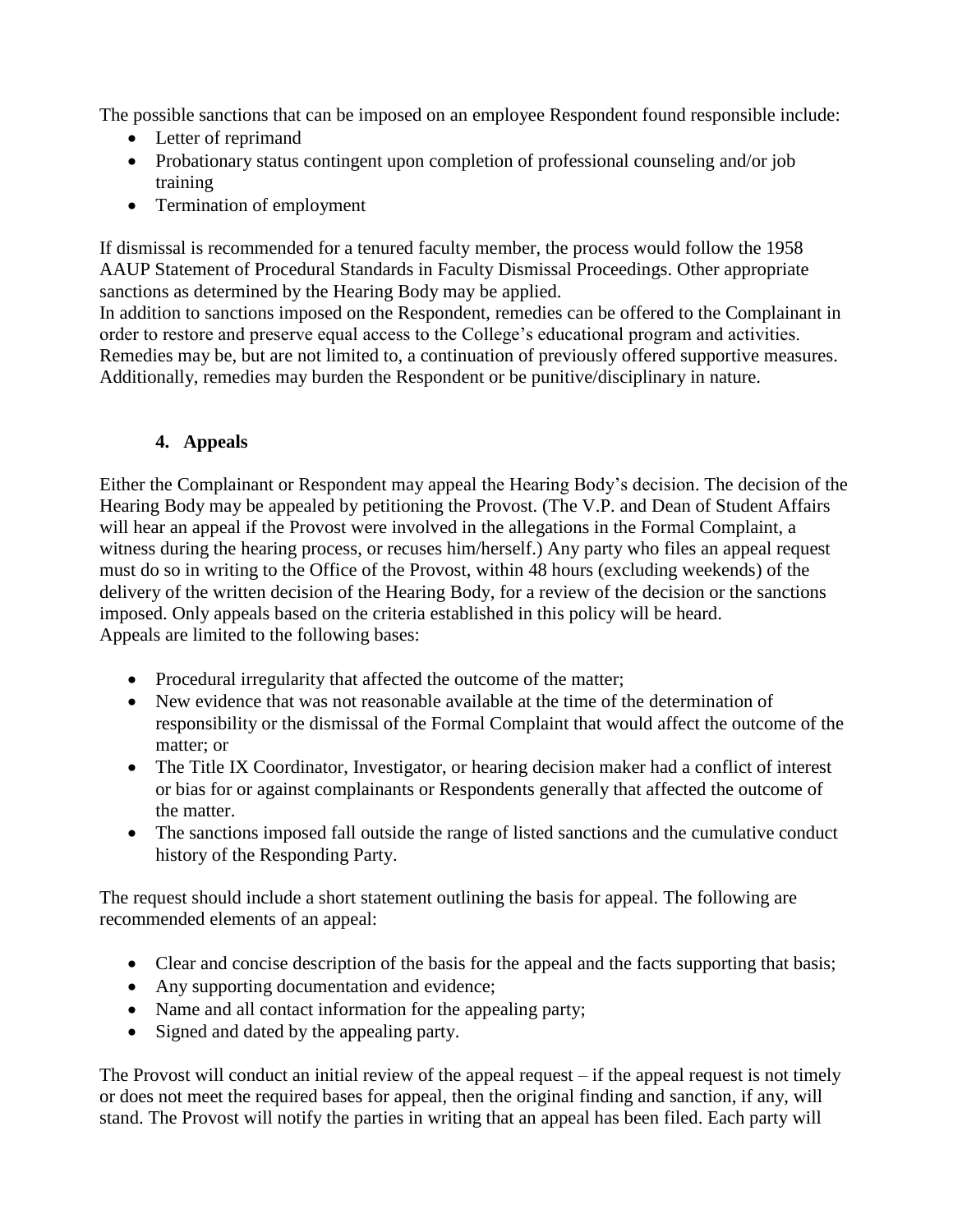then have 5 days to submit a written statement in support of, or challenging the outcome of the hearing. The party requesting appeal must show clear error as the original finding and/or a compelling justification to modify a sanction, as both finding and sanction are presumed to have been decided reasonably and appropriately during the original hearing. An appeal is not an opportunity for appeals officers to substitute their judgment for that of the original Hearing Body merely because they disagree with its finding and/or sanctions.

Appeals are not intended to be full re-hearings of the allegation. In most cases, the Provost will determine the appeal based on a review of the written documentation, record of the original hearing, and written appeal statements of the parties. If necessary, the Provost may request additional interviews with parties or witnesses in reviewing the appeal.

The Provost may alter the hearing decision with regard to responsibility, implement or modify remedies, and/or implement or modify sanctions. The Provost will issue a written determination of the outcome of the appeal, describing the result of the appeal and the rationale in support of that decision within 7 days of the deadline for parties to submit their written statements. The Provost's written determination will be provided simultaneously to all parties. The Provost's decision to deny an appeal request or modify a sanction is final.

### **TRAINING**

Personnel tasked with implementing these procedures and in providing services to survivors, (e.g.: Title IX Coordinator, investigators, Hearing Body, advisors, Provost, mediators, etc.) will receive a minimum of 8 to 10 hours of training annually. This training will include:

- 1. The College's Title IX Sexual Harassment Policy and Procedures and the Equal Employment and Nondiscrimination Statement, Policy, and Procedures;
- 2. Relevant state and federal laws;
- 3. The roles of the College, medical providers, law enforcement, and community agencies in providing coordinated response;
- 4. Effects of trauma on a survivor;
- 5. Types of conduct that constitute sexual violence, domestic violence, dating violence, and stalking (including same sex violence); and
- 6. Consent and the role drugs and alcohol can have on the ability to consent.

Training shall also seek to improve trainees ability to:

- 1. Respond with cultural sensitivity;
- 2. Provide services or assist in locating services for survivors; and
- 3. Communicate sensitively and compassionately with survivor.

The College will ensure that the Title IX Coordinator, Investigator, Hearing Body, appeals officers and any person who facilitates an informal resolution has received training on:

- The definition of Sexual Harassment as set out in this policy;
- The definition of Consent under this policy and how to apply the definition of Consent consistently and impartially;
- The scope of the College's education program or activity;
- How to conduct the grievance process, including investigations, hearings, appeals, and informal resolutions (as applicable); and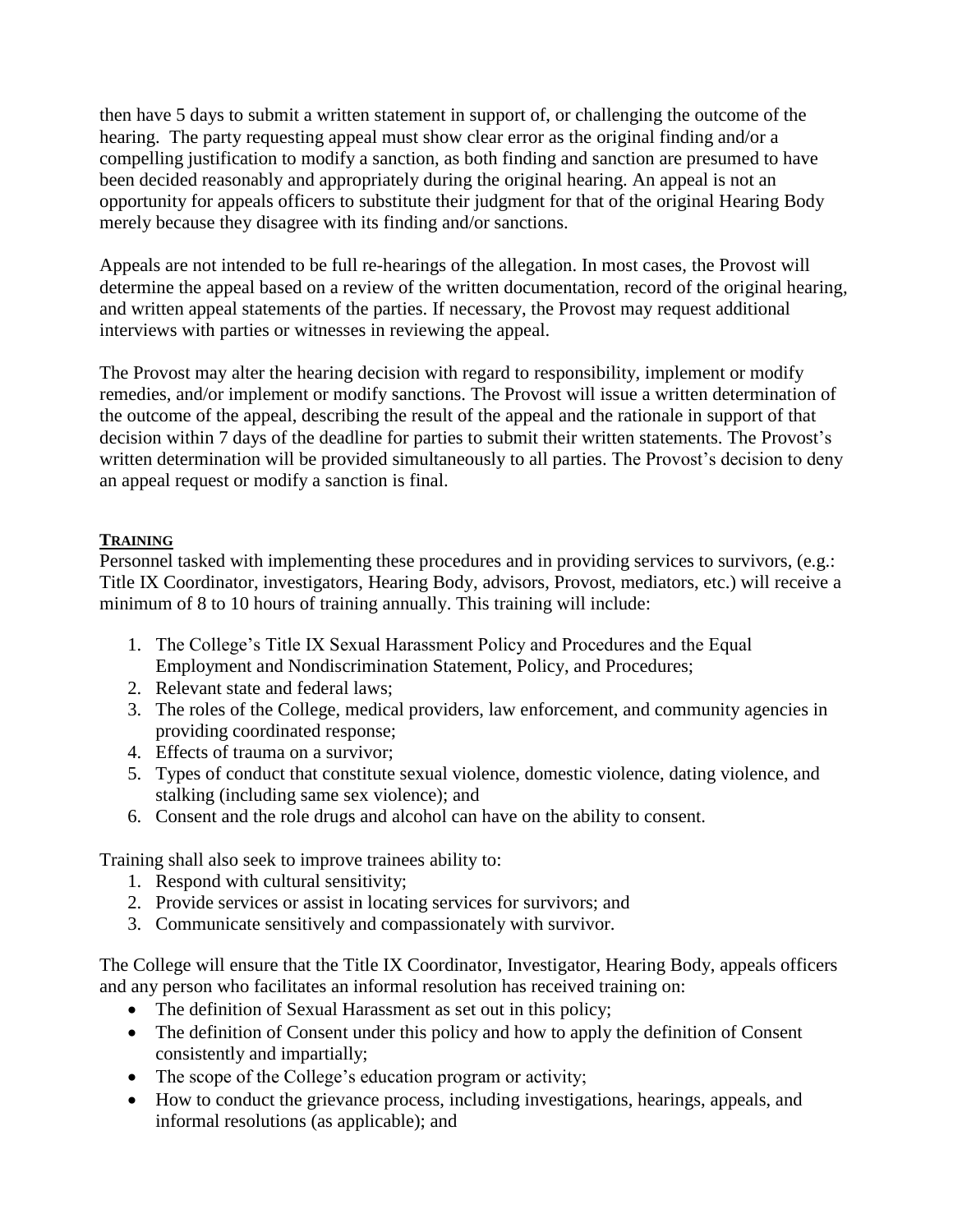• How to serve impartially, including avoiding prejudgment of the facts at issue, conflicts of interest, or bias.

The Hearing Body will also receive training on:

- How to operate any technology used in conducting a hearing; and
- How to determine relevance of questions and evidence, including the provisions of this policy pertaining to the exclusion of evidence of a Complainant's previous sexual behavior

Investigators will also receive training on:

- How to determine if evidence is relevant to an investigation; and
- How to create an investigative report that fairly summarizes relevant evidence.

All training materials used by the College must not rely on sex stereotypes and must promote the impartial investigation and adjudication of Formal Complaints. All training materials used to train the Title IX Coordinator, Investigator, Hearing Body, appeals officer, and any individual who facilitates an informal resolution must be made publicly available. These materials will be published at: [www.blackburn.edu/titleix.](http://www.blackburn.edu/titleix)

The College will also provide annual training to all students on sexual violence primary prevention and awareness, which will include: the definition of consent, inability to consent and retaliation; reporting to the institution, campus law enforcement and local law enforcement; reporting to the confidential advisor or other confidential resources; available survivor services; strategies for bystander intervention and risk reduction.

### **RECORDKEEPING**

The Title IX Coordinator must create and maintain for a period of at least seven years records of any actions, including any supportive measures taken in response to a report or formal complaint of Sexual Harassment. For each instance, the Title IX Coordinator must document: 1) the basis for the conclusion that the College's response was not deliberately indifferent, and 2) that the College has taken measures designed to restore or preserve equal access to the College's educational program or activity. If the Title IX Coordinator does not provide the Complainant with supportive measures, then the Title IX Coordinator must document why it was not clearly unreasonable to not provide supportive measures.

The Title IX Coordinator will also maintain the following records for a period of at least seven years:

- Records related to each Sexual Harassment investigation, including any determination regarding responsibility;
- Any audio or audiovisual recording or transcript from a grievance hearing;
- Records of any disciplinary sanctions imposed on the Respondent;
- Records of any remedies provided to the Complainant;
- Any appeal from a grievance process and the result of the appeal;
- Records related to any informal resolution and the result of the informal resolution;
- All materials used to train the Title IX Coordinators, Investigator, decision maker, and any individual who facilitates an informal resolution.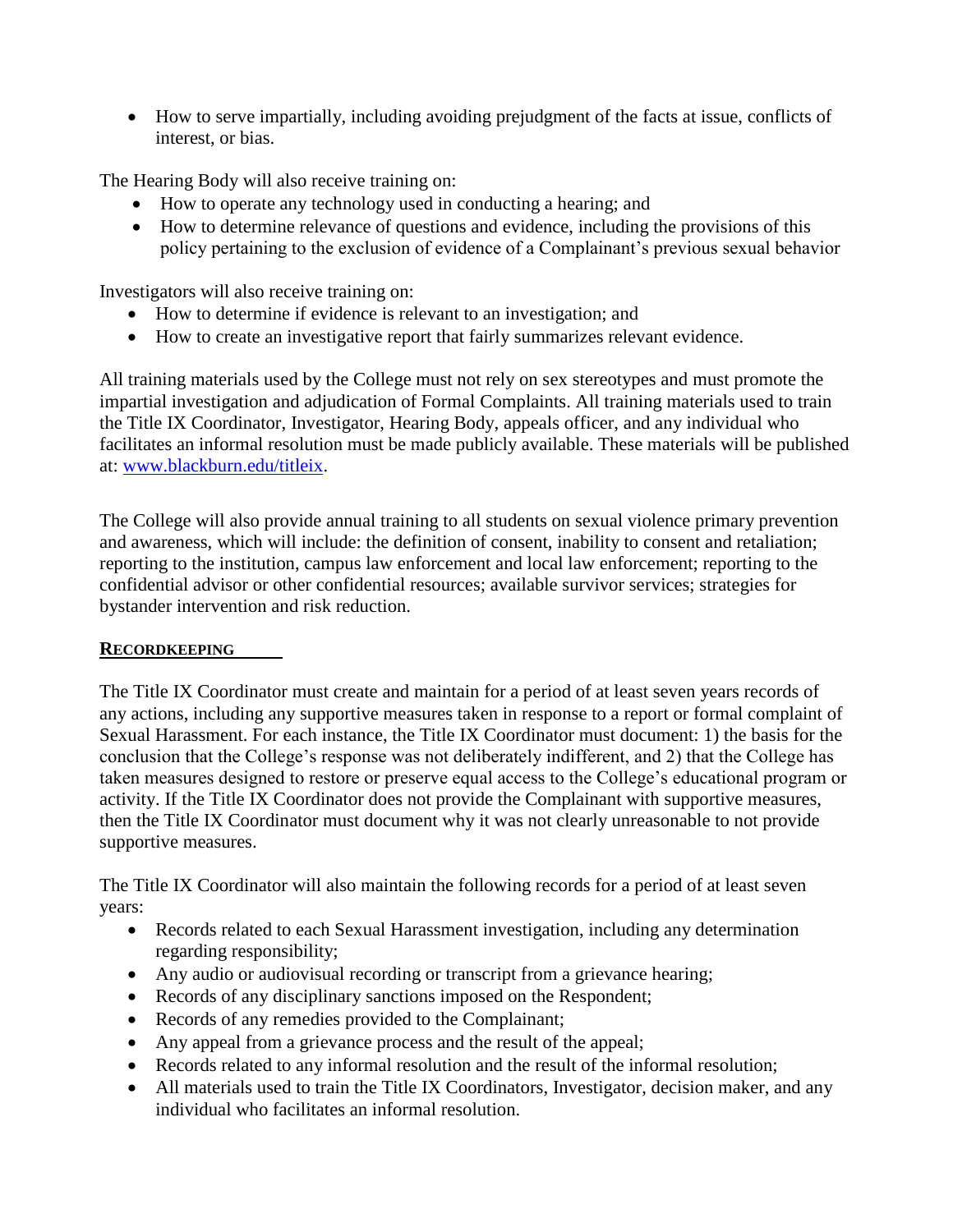### **RESOURCES AND INFORMATION FOR VICTIMS OF SEXUAL HARASSMENT**

The College encourages members of the campus community who are victims of Sexual Harassment to take the following steps:

- Get to a safe place as soon as possible.
- Contact local law enforcement.
- Do not blame yourself. Sexual Harassment is never the victim/survivor's fault.
- Seek immediate medical attention at an area hospital or medical clinic.
- If possible, do not change clothes, shower, bathe, douche, or urinate. Emergency room personnel are trained to check for injuries, as well as to collect physical evidence. It is important to preserve evidence as it may be necessary should you decide to pursue criminal charges. Costs for providing and administering the "rape kit" are incurred by the Illinois Department of Public Health.
- Report the Sexual Harassment to the College, and utilize the College's resources to seek support. Incidents of Sexual Harassment are notoriously underreported on college campuses, often because the victims/survivors do not recognize their experience as a criminal offense and/or a college violation or their lack of knowledge of and/or discomfort with campus and community resources.
- By seeking assistance and reporting Sexual Harassment, you can begin your own healing process and promote standards of community and respect.

Please be aware that hospital personnel may be obligated to contact proper authorities regarding a sexual assault or other criminal behavior. Although you are not obligated to do so, victim/survivors of Sexual Harassment are highly encouraged to take advantage of the resources listed below, which can help you understand your options for off-campus proceedings, as well as make you aware of services such as counseling that are specific to your needs. Other options may be available to victim/survivors, such as obtaining an order of protection, no contact order, or restraining order from the court system.